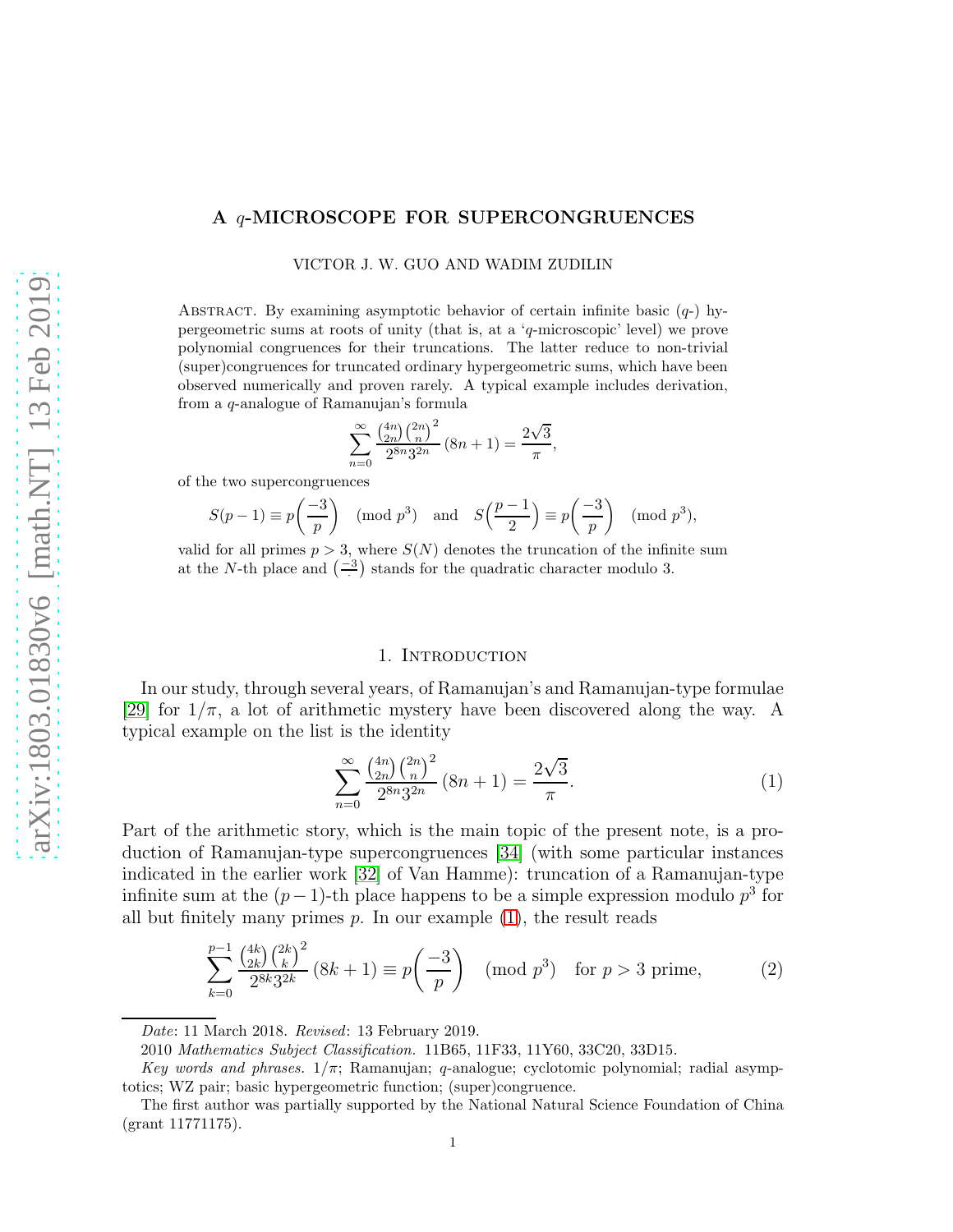where the Jacobi–Kronecker symbol  $\left(-\frac{3}{2}\right)$  'replaces' the square root of 3. Another experimental observation, which seems to be true in several cases but not in general, is that truncation of the sum at the  $(p-1)/2$ -th place, results in a similar congruence with the same right-hand side, like

<span id="page-1-0"></span>
$$
\sum_{k=0}^{(p-1)/2} \frac{\binom{4k}{2k} \binom{2k}{k}^2}{2^{8k} 3^{2k}} (8k+1) \equiv p \left(\frac{-3}{p}\right) \pmod{p^3} \text{ for } p > 3 \text{ prime},\tag{3}
$$

in the example above. By noticing that the intermediate terms corresponding to  $k$ in the range  $(p-1)/2 < k \leq p-1$  are not necessarily 0 modulo  $p^3$ , we conclude that [\(2\)](#page-0-1) and [\(3\)](#page-1-0) are in fact different congruences. The experimental findings [\(2\)](#page-0-1), [\(3\)](#page-1-0) were implicitly discussed in [\[34\]](#page-25-1) and later recorded in [\[30,](#page-25-3) Conjecture 5.6].

Development of methods [\[7,](#page-24-0) [20–](#page-25-4)[22,](#page-25-5) [24,](#page-25-6) [25,](#page-25-7) [27,](#page-25-8) [31,](#page-25-9) [32,](#page-25-2) [34\]](#page-25-1) for establishing Ramanujan-type supercongruences like [\(2\)](#page-0-1) and [\(3\)](#page-1-0), sometimes modulo a smaller power of p and normally on a case-by-case study, was mainly hypergeometric. It involved tricky applications of numerous hypergeometric identities and use of the algorithm of creative telescoping, namely of suitable WZ (Wilf–Zeilberger) pairs. These strategies have finally led [\[14,](#page-24-1)[19\]](#page-25-10) to q-analogues of Ramanujan-type formulae for  $1/\pi$  including

<span id="page-1-1"></span>
$$
\sum_{n=0}^{\infty} \frac{q^{2n^2} (q;q^2)_n^2 (q;q^2)_{2n}}{(q^2;q^2)_{2n} (q^6;q^6)_n^2} [8n+1] = \frac{(q^3;q^2)_{\infty} (q^3;q^6)_{\infty}}{(q^2;q^2)_{\infty} (q^6;q^6)_{\infty}}.
$$
\n(4)

At this stage we already need to familiarize ourselves with standard hypergeometric notation. We always consider q inside the unit disc,  $|q| < 1$ , and define

$$
(a;q)_{\infty} = \prod_{j=0}^{\infty} (1 - aq^j).
$$

Then the q-Pochhammer symbol and its non-q-version are given by

$$
(a;q)_n = \frac{(a;q)_{\infty}}{(aq^n;q)_{\infty}} = \prod_{j=0}^{n-1} (1-aq^j)
$$
 and  $(a)_n = \frac{\Gamma(a+n)}{\Gamma(a)} = \prod_{j=0}^{n-1} (a+j)$ 

for non-negative integers  $n$ , so that

$$
\lim_{q \to 1} \frac{(q^a; q)_n}{(1-q)^n} = (a)_n \quad \text{and} \quad \lim_{q \to 1} \frac{(q; q)_\infty (1-q)^{1-a}}{(q^a; q)_\infty} = \Gamma(a).
$$

The related q-notation also includes the q-numbers and q-binomial coefficients

$$
[n] = [n]_q = \frac{1 - q^n}{1 - q} \quad \text{and} \quad \begin{bmatrix} n \\ m \end{bmatrix} = \begin{bmatrix} n \\ m \end{bmatrix}_q = \frac{(q; q)_n}{(q; q)_m (q; q)_{n-m}}.
$$

In the case of formula [\(4\)](#page-1-1), we see that

$$
\lim_{q \to 1} \frac{(q;q^2)_{2n}}{(q^2;q^2)_{2n}} = \frac{\left(\frac{1}{2}\right)_{2n}}{(2n)!} = \frac{\left(\frac{1}{4}\right)_n \left(\frac{3}{4}\right)_n}{\left(\frac{1}{2}\right)_n n!},
$$

$$
\lim_{q \to 1} \frac{(q;q^2)_n}{(q^6;q^6)_n} = \lim_{q \to 1} \frac{(q;q^2)_n}{(q^2;q^2)_n \prod_{j=1}^n (1+q^{2j}+q^{4j})} = \frac{\left(\frac{1}{2}\right)_n}{n! \, 3^n}
$$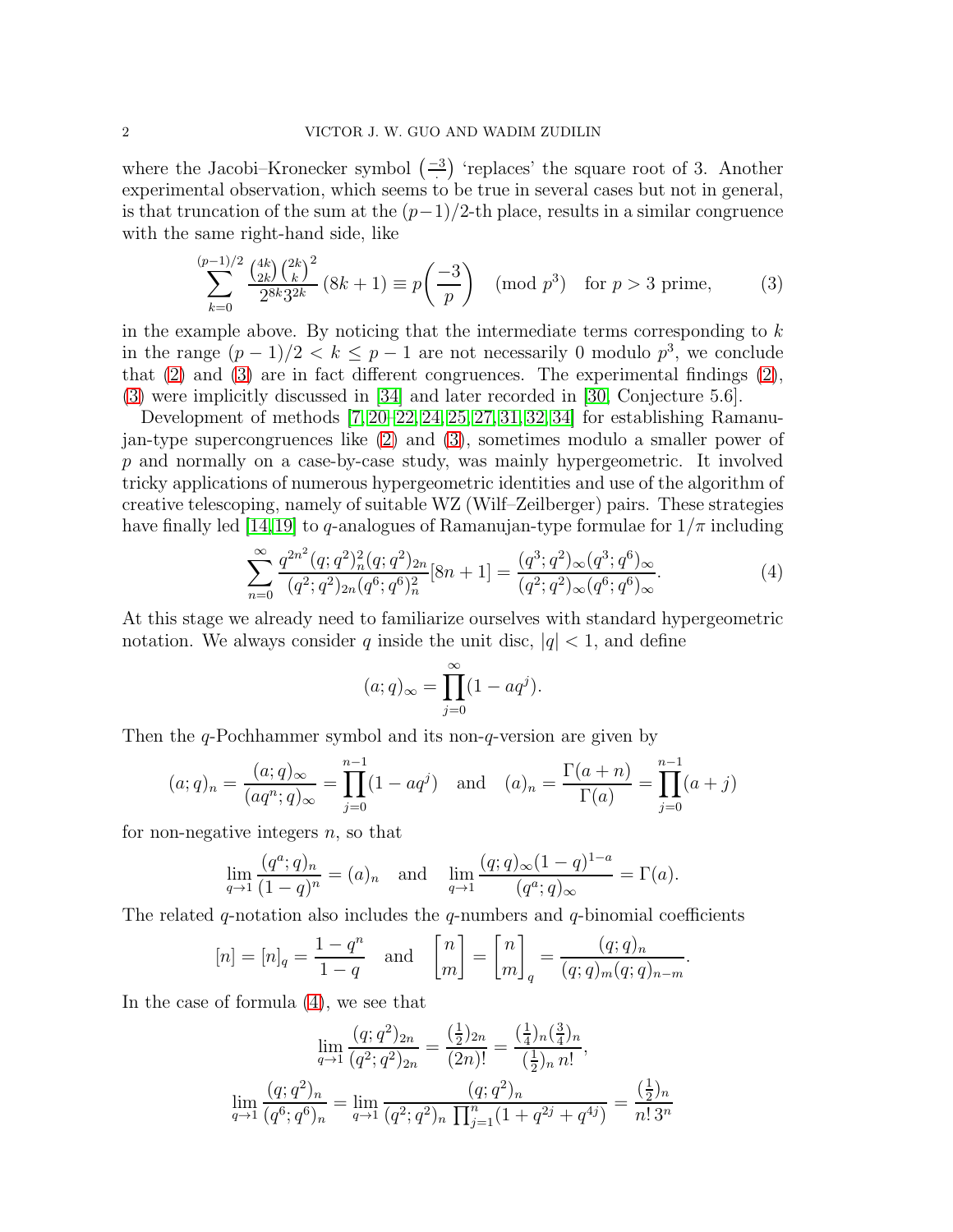and

$$
\lim_{q \to 1} \frac{(q^3; q^6)_{\infty}}{(q^6; q^6)_{\infty} (1 - q^6)^{1/2}} = \lim_{q \to 1} \frac{(q; q^2)_{\infty}}{(q^2; q^2)_{\infty} (1 - q^2)^{1/2}} = \frac{1}{\Gamma(\frac{1}{2})} = \frac{1}{\sqrt{\pi}},
$$

hence in the limit as  $q \to 1$  we obtain

$$
\sum_{n=0}^{\infty} \frac{\left(\frac{1}{4}\right)_{n}\left(\frac{1}{2}\right)_{n}\left(\frac{3}{4}\right)_{n}}{n!^{3} 9^{n}} (8n+1) = \frac{2\sqrt{3}}{\pi}.
$$

This equality transforms into [\(1\)](#page-0-0) after a simple manipulation of the Pochhammer symbols.

What are *q*-analogues good for?

It is not hard to imagine that suitable truncations of q-sums like [\(4\)](#page-1-1) satisfy certain  $q$ -analogues of supercongruences of type  $(2)$  or  $(3)$ . It is also reasonable to expect that the earlier strategies for establishing Ramanujan-type supercongruences possess suitable  $q$ -analogues. This is indeed the case, and in a series of papers  $[8-12]$  $[8-12]$ the first author uses the  $q$ -WZ machinery to produce many such examples of  $q$ supercongruences, in particular, q-analogues for those from Van Hamme's famous list [\[32\]](#page-25-2). Drawbacks of this approach are short supply of wanted  $q$ -WZ pairs and lack of q-analogues of classical congruences in the required strength.

In this note we offer a different strategy for proving q-congruences. The idea rests on the fact that the asymptotic behavior of an infinite  $q$ -sum at roots of unity is determined by its truncation evaluated at the roots. This leads us to a natural extraction of the truncated sum and its evaluation modulo cyclotomic polynomials

<span id="page-2-2"></span><span id="page-2-1"></span>
$$
\Phi_n(q) = \prod_{\substack{j=1 \ \gcd(j,n)=1}}^n (q - e^{2\pi i j/n}) \in \mathbb{Z}[q]
$$

and their products. In what follows, the congruence  $A_1(q)/A_2(q) \equiv 0 \pmod{P(q)}$ for polynomials  $A_1(q), A_2(q), P(q) \in \mathbb{Z}[q]$  is understood as  $P(q)$  divides  $A_1(q)$  and is coprime with  $A_2(q)$ ; more generally,  $A(q) \equiv B(q) \pmod{P(q)}$  for rational functions  $A(q), B(q) \in \mathbb{Z}(q)$  means  $A(q) - B(q) \equiv 0 \pmod{P(q)}$ .

Our principal result in this direction is the following theorem observed experimentally in [\[19\]](#page-25-10).

<span id="page-2-0"></span>**Theorem 1.1.** Let n be a positive integer coprime with 6. Then

$$
\sum_{k=0}^{n-1} \frac{(q;q^2)_k^2 (q;q^2)_{2k}}{(q^2;q^2)_{2k} (q^6;q^6)_k^2} [8k+1] q^{2k^2} \equiv q^{-(n-1)/2} [n] \left(\frac{-3}{n}\right) \pmod{[n] \Phi_n(q)^2}, \quad (5)
$$

$$
\sum_{k=0}^{(n-1)/2} \frac{(q;q^2)_k^2 (q;q^2)_{2k}}{(q^2;q^2)_{2k} (q^6;q^6)_k^2} [8k+1] q^{2k^2} \equiv q^{-(n-1)/2} [n] \left(\frac{-3}{n}\right) \pmod{[n] \Phi_n(q)^2}.
$$
 (6)

Clearly, the limiting case  $q \to 1$  for  $n = p$  leads to the Ramanujan-type supercongruences [\(2\)](#page-0-1) and [\(3\)](#page-1-0); importantly, it also leads to more general supercongruences when choosing  $n = p^s$ , an arbitrary power of prime  $p > 3$ . The significance of our proof is that it really deals with the q-hypergeometric sum  $(4)$  at a 'q-microscopic'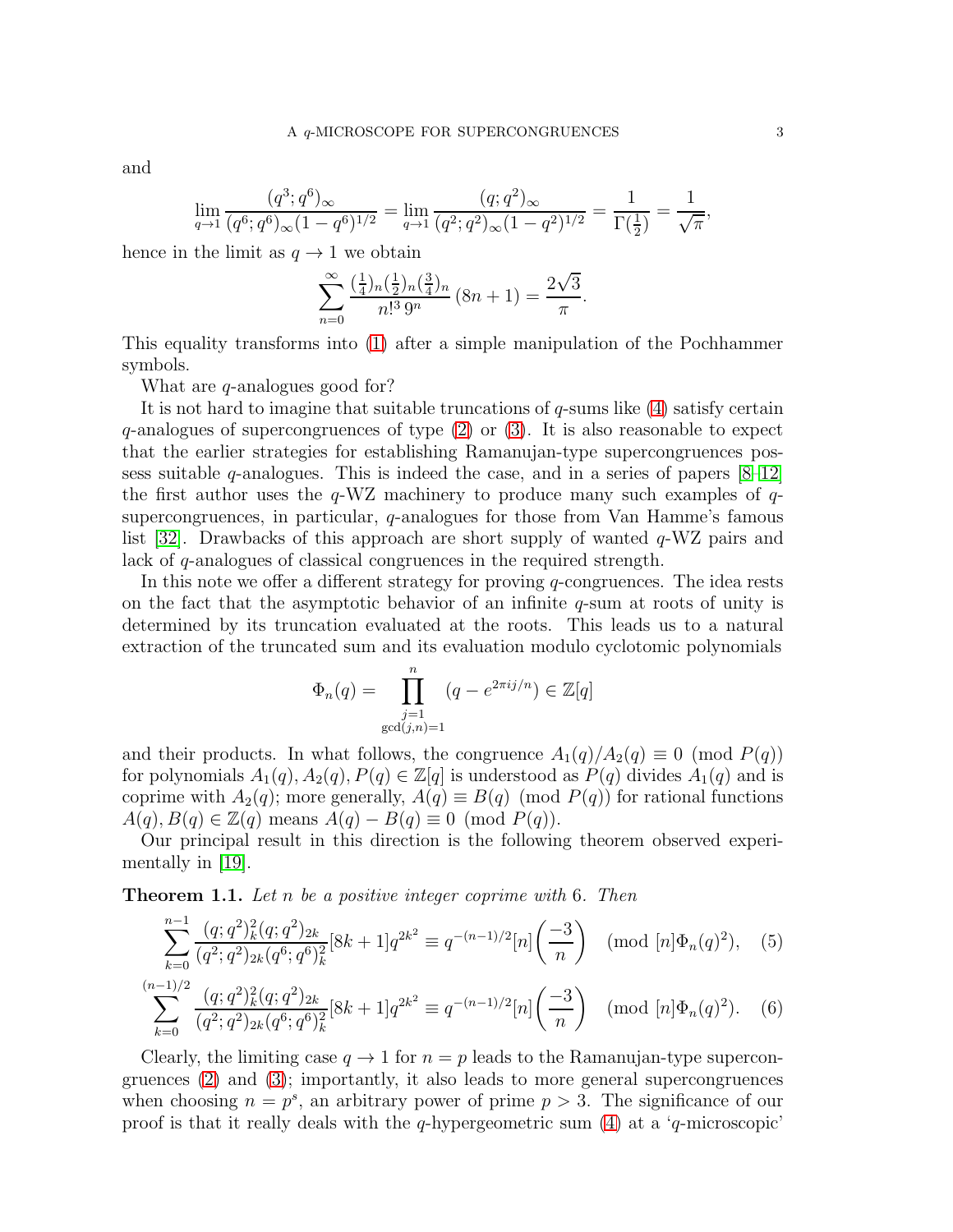level (that is, at roots of unity), hence it cannot be transformed into a derivation of  $(2)$  and  $(3)$  directly from  $(1)$ .

Our proof of Theorem [1.1](#page-2-0) combines two principles. One corresponds to achieving the congruences in  $(5)$  and  $(6)$  modulo  $[n]$  only, and it can be easier illustrated in the following 'baby' situations also from [\[19\]](#page-25-10).

<span id="page-3-0"></span>**Theorem 1.2.** Let n be a positive odd integer. Then

<span id="page-3-3"></span>
$$
\sum_{k=0}^{n-1}(-1)^k \frac{(q;q^2)_k(-q;q^2)_k^2}{(q^4;q^4)_k(-q^4;q^4)_k^2} [6k+1]q^{3k^2} \equiv 0 \pmod{[n]},\tag{7}
$$

$$
\sum_{k=0}^{(n-1)/2} (-1)^k \frac{(q;q^2)_k (-q;q^2)_k^2}{(q^4;q^4)_k (-q^4;q^4)_k^2} [6k+1] q^{3k^2} \equiv 0 \pmod{[n]}.
$$
 (8)

<span id="page-3-1"></span>**Theorem 1.3.** Let n be a positive odd integer. Then

<span id="page-3-6"></span><span id="page-3-5"></span><span id="page-3-4"></span>
$$
\sum_{k=0}^{n-1} \frac{(q^2;q^4)_k(-q;q^2)_k^2}{(q^4;q^4)_k(-q^4;q^4)_k^2} [6k+1]q^{k^2} \equiv 0 \pmod{[n]},
$$
\n(9)

<span id="page-3-8"></span><span id="page-3-7"></span>
$$
\sum_{k=0}^{(n-1)/2} \frac{(q^2;q^4)_k(-q;q^2)_k^2}{(q^4;q^4)_k(-q^4;q^4)_k^2} [6k+1]q^{k^2} \equiv 0 \pmod{[n]}.
$$
 (10)

The second principle is about getting one more parameter involved in the q-story, to opt for 'creative microscoping'.

<span id="page-3-2"></span>**Theorem 1.4.** Let n be a positive integer coprime with 6. Then, for any indeterminates a and q, we have modulo  $[n](1 - aq^n)(a - q^n)$ ,

$$
\sum_{k=0}^{n-1} \frac{(aq;q^2)_k (q/a;q^2)_k (q;q^2)_{2k}}{(q^2;q^2)_{2k} (aq^6;q^6)_k (q^6/a;q^6)_k} [8k+1] q^{2k^2} \equiv q^{-(n-1)/2} [n] \left(\frac{-3}{n}\right),\tag{11}
$$

$$
\sum_{k=0}^{(n-1)/2} \frac{(aq;q^2)_k (q/a;q^2)_k (q;q^2)_{2k}}{(q^2;q^2)_{2k} (aq^6;q^6)_k (q^6/a;q^6)_k} [8k+1] q^{2k^2} \equiv q^{-(n-1)/2} [n] \left(\frac{-3}{n}\right). \tag{12}
$$

Our exposition below is as follows. In Section [2](#page-4-0) we prove Theorems [1.2,](#page-3-0) [1.3](#page-3-1) and highlight some difficulties in doing so by the  $q$ -WZ method. In Section [3](#page-7-0) we demonstrate Theorem [1.4](#page-3-2) and show how it implies Theorem [1.1.](#page-2-0) Section [4](#page-10-0) contains several further results on Ramanujan-type q-supercongruences and outlines of their proofs. Known congruences and q-congruences for truncated hypergeometric sums already form a broad area of research; in our final Section [5](#page-21-0) we record several open problems and directions which will initiate further development of the method in this note and of traditional hypergeometric techniques.

We remark that asymptotic behavior of  $q$ -series at roots of unity attracts a lot of attention in recent studies of mock theta functions and so-called quantum modular forms; we limit our citations about related notion and results to  $(4, 33]$  $(4, 33]$ . This gives a good indication, at least a hope, that the methods developed in those areas may shed some light on q-supercongruences and their  $q \to 1$  implications.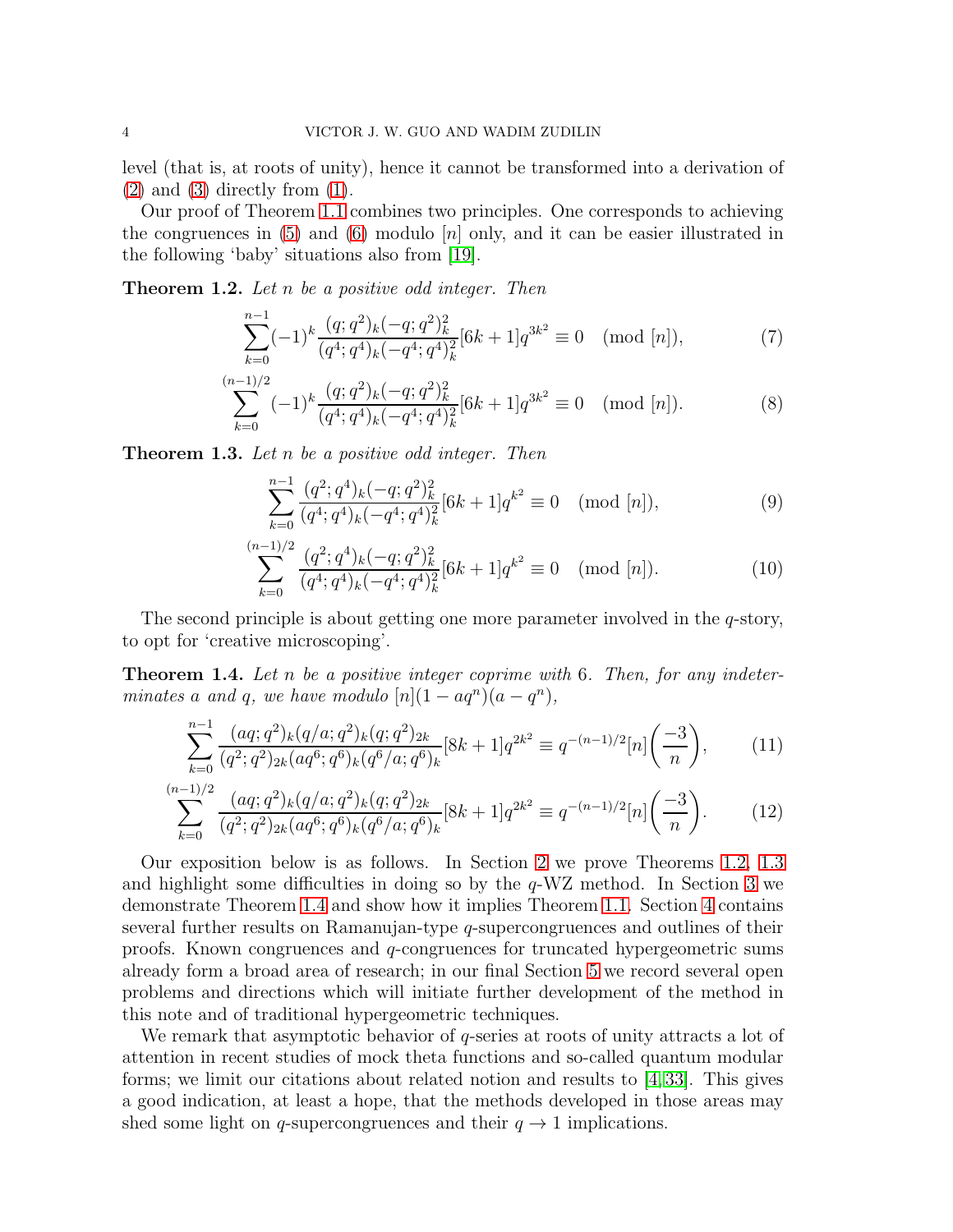### 2. Asymptotics at roots of unity

<span id="page-4-0"></span>A fundamental principle for computing basic hypergeometric sums at roots of unity is encoded in the following simple observation known as the  $q$ -Lucas theorem (see [\[26\]](#page-25-12) and [\[3,](#page-24-5) Proposition 2.2]).

<span id="page-4-4"></span>**Lemma 2.1.** Let  $\zeta$  be a primitive d-th root of unity and let  $a, b, \ell, k$  be non-negative integers with  $0 \leq b, k \leq d-1$ . Then

<span id="page-4-2"></span><span id="page-4-1"></span>
$$
\binom{ad+b}{\ell d+k}_{\zeta}=\binom{a}{\ell}\binom{b}{k}_{\zeta}.
$$

We recall that the congruences  $(7)$ – $(10)$  are motivated by the following q-hypergeometric identities:

$$
\sum_{k=0}^{\infty}(-1)^k \frac{(q;q^2)_k(-q;q^2)_k^2}{(q^4;q^4)_k(-q^4;q^4)_k^2} [6k+1]q^{3k^2} = \frac{(q^3;q^4)_{\infty}(q^5;q^4)_{\infty}}{(-q^4;q^4)_{\infty}^2},
$$
\n(13)

$$
\sum_{k=0}^{\infty} \frac{(q^2;q^4)_k(-q;q^2)_k^2}{(q^4;q^4)_k(-q^4;q^4)_k^2} [6k+1] q^{k^2} = \frac{(-q^2;q^4)_\infty^2}{(1-q)(-q^4;q^4)_\infty^2},\tag{14}
$$

derived in [\[19\]](#page-25-10) with a help of the quadratic transformation [\[28,](#page-25-13) eq. (4.6)]. The equalities [\(13\)](#page-4-1), [\(14\)](#page-4-2) can be written as

$$
\sum_{k=0}^{\infty} (-1)^k \begin{bmatrix} 2k \\ k \end{bmatrix}_q \frac{(-q;q^2)_k^2 [6k+1] q^{3k^2}}{(-q;q)_k^2 (-q^2;q^2)_k (-q^4;q^4)_k^2} = \frac{(q^3;q^2)_{\infty}}{(-q^4;q^4)_{\infty}^2},\tag{15}
$$

<span id="page-4-6"></span><span id="page-4-3"></span>
$$
\sum_{k=0}^{\infty} \begin{bmatrix} 2k \\ k \end{bmatrix}_{q^2} \frac{(-q;q^2)_k^2 [6k+1] q^{k^2}}{(-q^2;q^2)_k^2 (-q^4;q^4)_k^2} = \frac{(-q^2;q^4)_\infty^2}{(1-q)(-q^4;q^4)_\infty^2}.
$$
 (16)

*Proof of Theorem* [1.2](#page-3-0). It is immediate that [\(7\)](#page-3-3) and [\(8\)](#page-3-5) are true for  $n = 1$ .

For  $n > 1$ , let  $\zeta \neq 1$  be an *n*-th root of unity, not necessarily primitive. This means that  $\zeta$  is a primitive root of unity of odd degree  $d \mid n$ . For the right-hand side in [\(15\)](#page-4-3), we clearly have

<span id="page-4-5"></span>
$$
\frac{(q^3;q^2)_{\infty}}{(-q^4;q^4)_{\infty}^2} = \prod_{j=1}^{\infty} \frac{1-q^{2j+1}}{(1+q^{4j})^2} \to 0 \quad \text{as } q \to \zeta,
$$
\n(17)

because the numerator of the product 'hits' the zero at  $q = \zeta$ , while the denominator does not vanish at  $q = \zeta$ . If  $c_q(k)$  denotes the k-th term on the left-hand side in  $(15)$  (or  $(13)$ ), then we write the left-hand side as

$$
\sum_{\ell=0}^{\infty} c_q(\ell d) \sum_{k=0}^{d-1} \frac{c_q(\ell d + k)}{c_q(\ell d)}.
$$

Observe that, for the internal terms,

$$
\lim_{q \to \zeta} \frac{c_q(\ell d + k)}{c_q(\ell d)} = c_\zeta(k),
$$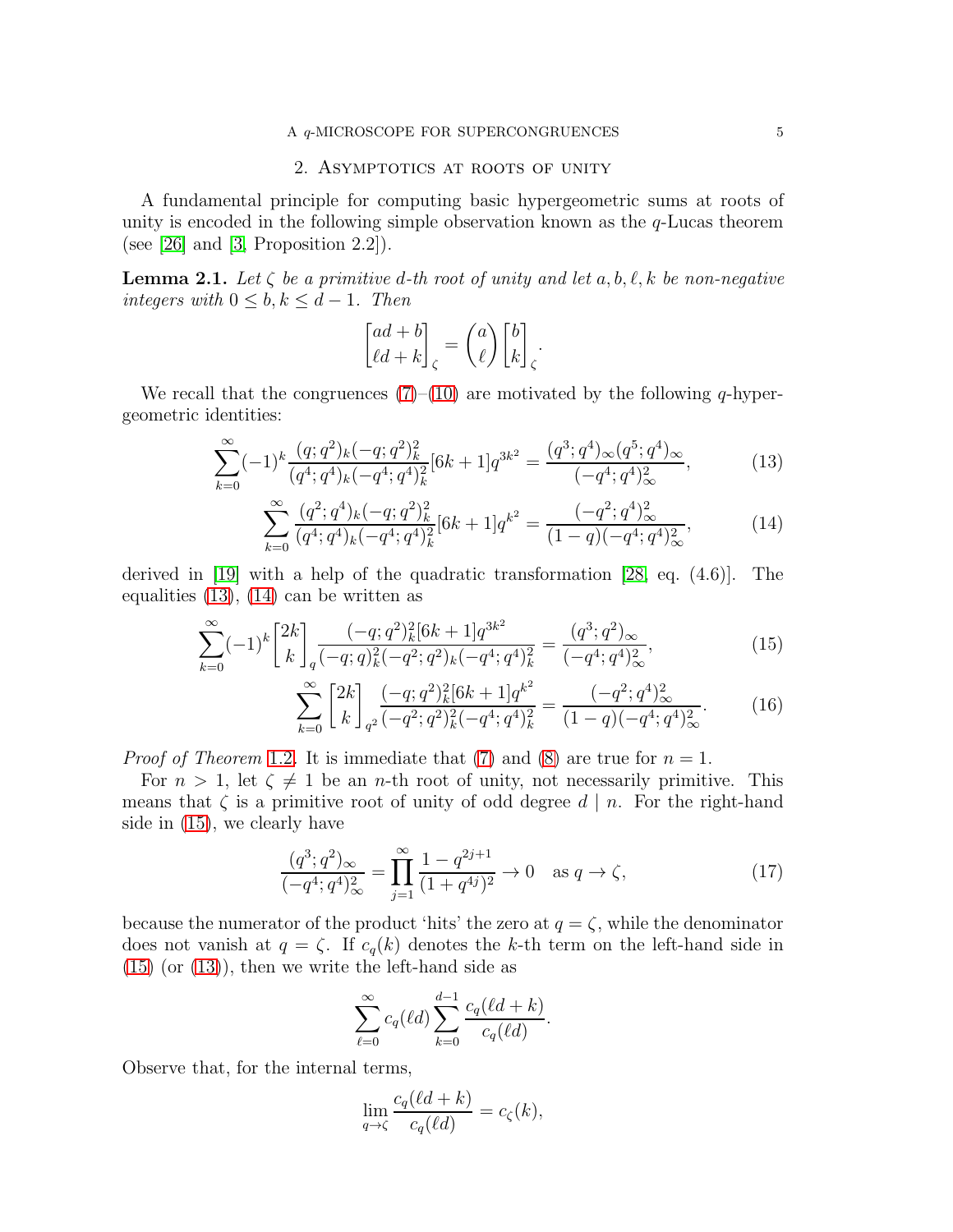and also that

<span id="page-5-0"></span>
$$
c_{\zeta}(k) = 0
$$
 for k in the range  $(d-1)/2 < k \leq d-1$ , (18)

because of the factor  $(q; q^2)_k = \prod_{j=1}^k (1 - q^{2j-1})$  in the numerator of  $c_q(k)$  (as seen in [\(13\)](#page-4-1)). With the help of Lemma [2.1,](#page-4-4)

$$
\lim_{q \to \zeta} c_q(\ell d) = c_\zeta(\ell d) = (-1)^{\ell} \binom{2\ell}{\ell} \frac{(-\zeta; \zeta^2)^{2\ell}}{(-\zeta; \zeta)^{2\ell} ( -\zeta^2; \zeta^2)^{\ell}_{d} (-\zeta^4; \zeta^4)^{2\ell}} = \frac{(-1)^{\ell}}{8^{\ell}} \binom{2\ell}{\ell},
$$

since  $\zeta, \zeta^2, \zeta^4$  are all primitive d-th roots of unity, and

<span id="page-5-2"></span>
$$
(-\zeta; \zeta)_d = (1 + \zeta^d) \prod_{j=1}^{d-1} (1 + \zeta^j) = 2, \quad (-\zeta^2; \zeta^2)_d = (-\zeta^4; \zeta^4)_d = 2,
$$
  

$$
(-\zeta; \zeta^2)_d = (1 + \zeta)(1 + \zeta^3) \cdots (1 + \zeta^d)(1 + \zeta^{d+2}) \cdots (1 + \zeta^{2d-1}) = (-\zeta; \zeta)_d = 2.
$$
 (19)

Using the binomial theorem

$$
(1-z)^{-1/2} = \sum_{\ell=0}^{\infty} \frac{\left(\frac{1}{2}\right)_{\ell}}{\ell!} z^{\ell} = \sum_{\ell=0}^{\infty} \binom{2\ell}{\ell} \left(\frac{z}{4}\right)^{\ell}
$$

we deduce that

<span id="page-5-1"></span>
$$
\sum_{\ell=0}^{\infty} (-1)^{\ell} {2\ell \choose \ell} \frac{1}{8^{\ell}} = \frac{\sqrt{6}}{3}.
$$
 (20)

It follows that the limiting case of the equality [\(15\)](#page-4-3) as  $q \to \zeta$  assumes the form

$$
\frac{\sqrt{6}}{3} \sum_{k=0}^{d-1} c_{\zeta}(k) = \frac{\sqrt{6}}{3} \sum_{k=0}^{(d-1)/2} c_{\zeta}(k) = 0,
$$

where the first equality follows from  $(18)$  and the second equality is implied by  $(17)$ . By above it remains to notice that

$$
\sum_{k=0}^{n-1} c_{\zeta}(k) = \sum_{\ell=0}^{n/d-1} \sum_{k=0}^{d-1} c_{\zeta}(\ell d + k) = \sum_{\ell=0}^{n/d-1} \frac{(-1)^{\ell}}{8^{\ell}} {2\ell \choose \ell} \sum_{k=0}^{d-1} c_{\zeta}(k) = 0
$$

and

$$
\sum_{k=0}^{(n-1)/2} c_{\zeta}(k) = \sum_{\ell=0}^{(n/d-3)/2} \frac{(-1)^{\ell}}{8^{\ell}} {2\ell \choose \ell} \sum_{k=0}^{d-1} c_{\zeta}(k) + \sum_{k=0}^{(d-1)/2} c_{\zeta}((n-d)/2+k) = 0,
$$

which imply that both sums  $\sum_{k=0}^{n-1} c_q(k)$  and  $\sum_{k=0}^{(n-1)/2} c_q(k)$  are divisible by the cyclotomic polynomial  $\Phi_d(q)$ . Since this is true for any divisor  $d > 1$  of n, we conclude that they are divisible by

$$
\prod_{\substack{d|n\\d>1}} \Phi_d(q) = [n].
$$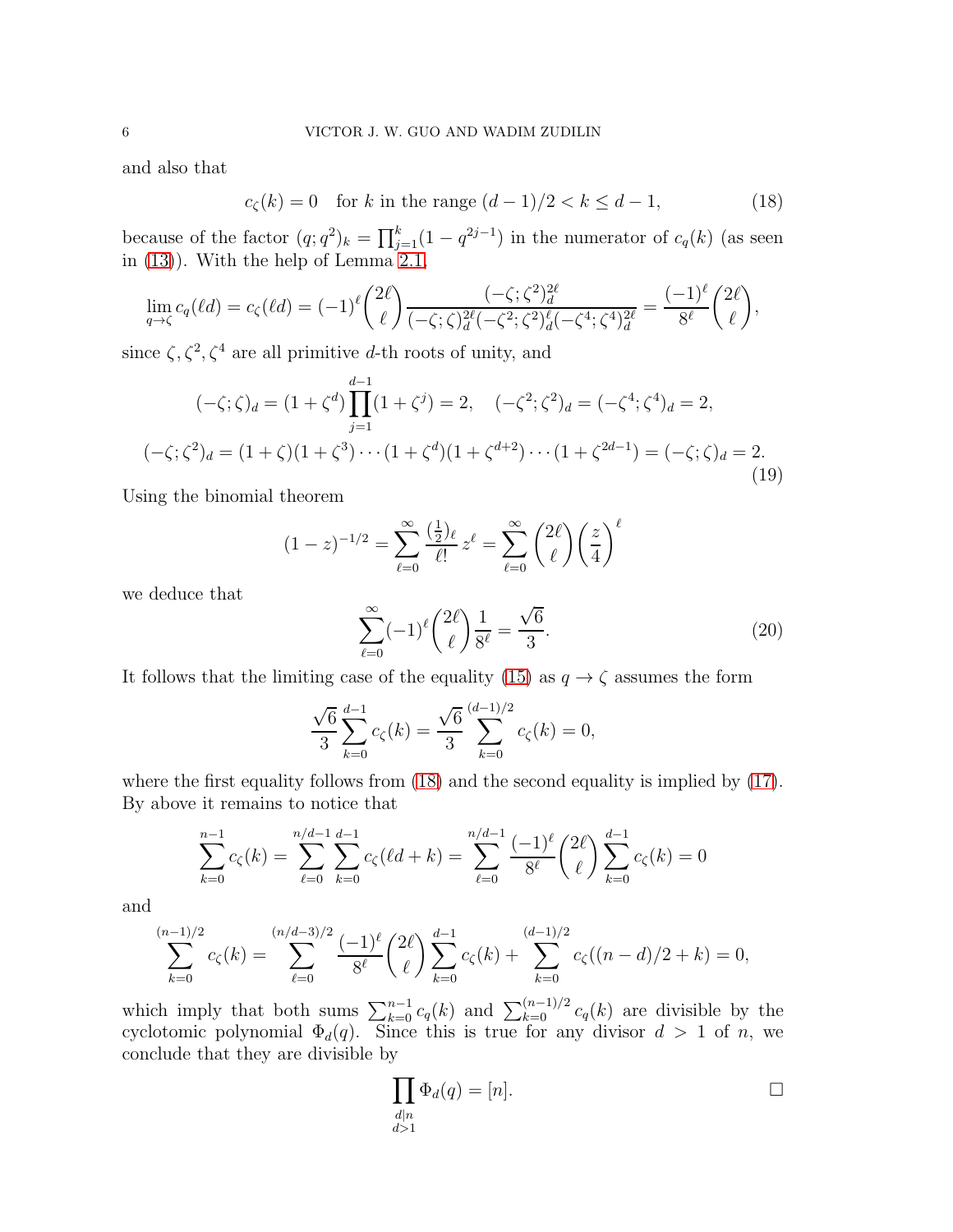Proof of Theorem [1.3](#page-3-1). Similarly, we can prove [\(9\)](#page-3-6) and [\(10\)](#page-3-4). The difference is that we replace the evaluation [\(20\)](#page-5-1) with

$$
\sum_{\ell=0}^{\infty} \binom{2\ell}{\ell} \frac{(-\zeta;\zeta^2)_{d}^{2\ell}}{(-\zeta^2;\zeta^2)_{d}^{2\ell}(-\zeta^4;\zeta^4)_{d}^{2\ell}} = \sum_{\ell=0}^{\infty} \binom{2\ell}{\ell} \frac{1}{4^{\ell}} = \infty,
$$

while the right-hand side in [\(16\)](#page-4-6) is uniformly bounded as  $q \to \zeta$ . Indeed, the latter follows from

$$
\lim_{q \to \zeta} \frac{(-q^2; q^4)_{\ell d+k}^2}{(1-q)(-q^4; q^4)_{\ell d+k}^2} = \frac{(-\zeta^2; \zeta^4)_{\ell d+k}^2}{(1-\zeta)(-\zeta^4; \zeta^4)_{\ell d+k}^2} = \frac{(-\zeta^2; \zeta^4)_{k}^2}{(1-\zeta)(-\zeta^4; \zeta^4)_{k}^2}
$$

for any  $\ell \geq 0$  and  $0 \leq k < d$  (see [\(19\)](#page-5-2)), so that the expression

$$
\frac{(-q^2;q^4)_n^2}{(1-q)(-q^4;q^4)_n^2}
$$

is bounded above by

$$
\frac{1}{|1-\zeta|} \max_{0 \le k < d} \frac{|(-\zeta^2; \zeta^4)_k|^2}{|(-\zeta^4; \zeta^4)_k|^2} + 1
$$

as  $q \to \zeta$ . Thus, we conclude that

$$
\sum_{k=0}^{d-1} \begin{bmatrix} 2k \\ k \end{bmatrix}_{\zeta^2} \frac{(-\zeta;\zeta^2)_k^2 [6k+1]_\zeta \zeta^{k^2}}{(-\zeta^2;\zeta^2)_k^2 (-\zeta^4;\zeta^4)_k^2} = \sum_{k=0}^{(d-1)/2} \begin{bmatrix} 2k \\ k \end{bmatrix}_{\zeta^2} \frac{(-\zeta;\zeta^2)_k^2 [6k+1]_\zeta \zeta^{k^2}}{(-\zeta^2;\zeta^2)_k^2 (-\zeta^4;\zeta^4)_k^2} = 0
$$

for any (odd) divisor  $d > 1$  of n, and this leads—in exactly the same way as in the proof of Theorem [1.2](#page-3-0)—to the divisibility of the truncated q-sums by [n].  $\Box$ 

With the summands in Theorems [1.2](#page-3-0) and [1.3,](#page-3-1) we can associate the  $q-WZ$  pairs

$$
F(n,k) = (-1)^{n+k} \frac{[6n-2k+1](q;q^2)_{n-k}(-q;q^2)_{n-k}(-q;q^2)_{n+k}}{(q^4;q^4)_n(-q^4;q^4)_n(-q^4;q^4)_{n-k}}
$$
  

$$
G(n,k) = \frac{(-1)^{n+k}(q;q^2)_{n-k}(-q;q^2)_{n-k}(-q;q^2)_{n+k-1}}{(1-q)(q^4;q^4)_{n-1}(-q^4;q^4)_{n-1}(-q^4;q^4)_{n-k}},
$$

and

<span id="page-6-0"></span>
$$
\widetilde{F}(n,k) = \frac{q^{(n-k)^2}[6n-2k+1](q^2;q^4)_n(-q;q^2)_{n-k}(-q;q^2)_{n+k}}{(q^4;q^4)_n(-q^4;q^4)_n(-q^4;q^4)_{n-k}(-q^2;q^4)_k},
$$
\n
$$
\widetilde{G}(n,k) = \frac{q^{(n-k)^2}(q^2;q^4)_n(-q;q^2)_{n-k}(-q;q^2)_{n+k-1}}{(1-q)(q^4;q^4)_{n-1}(-q^4;q^4)_{n-1}(-q^4;q^4)_{n-k}(-q^2;q^4)_k},
$$
\n(21)

respectively, where the convention  $1/(q^4; q^4)_m = 0$  for negative integers m is applied (and justified by the extended definition

$$
(a;q)_{-n} = \frac{(-1)^n a^n q^{n(n+1)/2}}{(q/a;q)_n} \quad \text{for } n = 1,2,\dots
$$

of the q-Pochhammer symbol). However, we do not see a way to use the pairs for proving the required congruences. Let us illustrate the difficulty in the example of the  $q$ -WZ pair  $(21)$ , which satisfies

$$
\widetilde{F}(n,k-1) - \widetilde{F}(n,k) = \widetilde{G}(n+1,k) - \widetilde{G}(n,k),
$$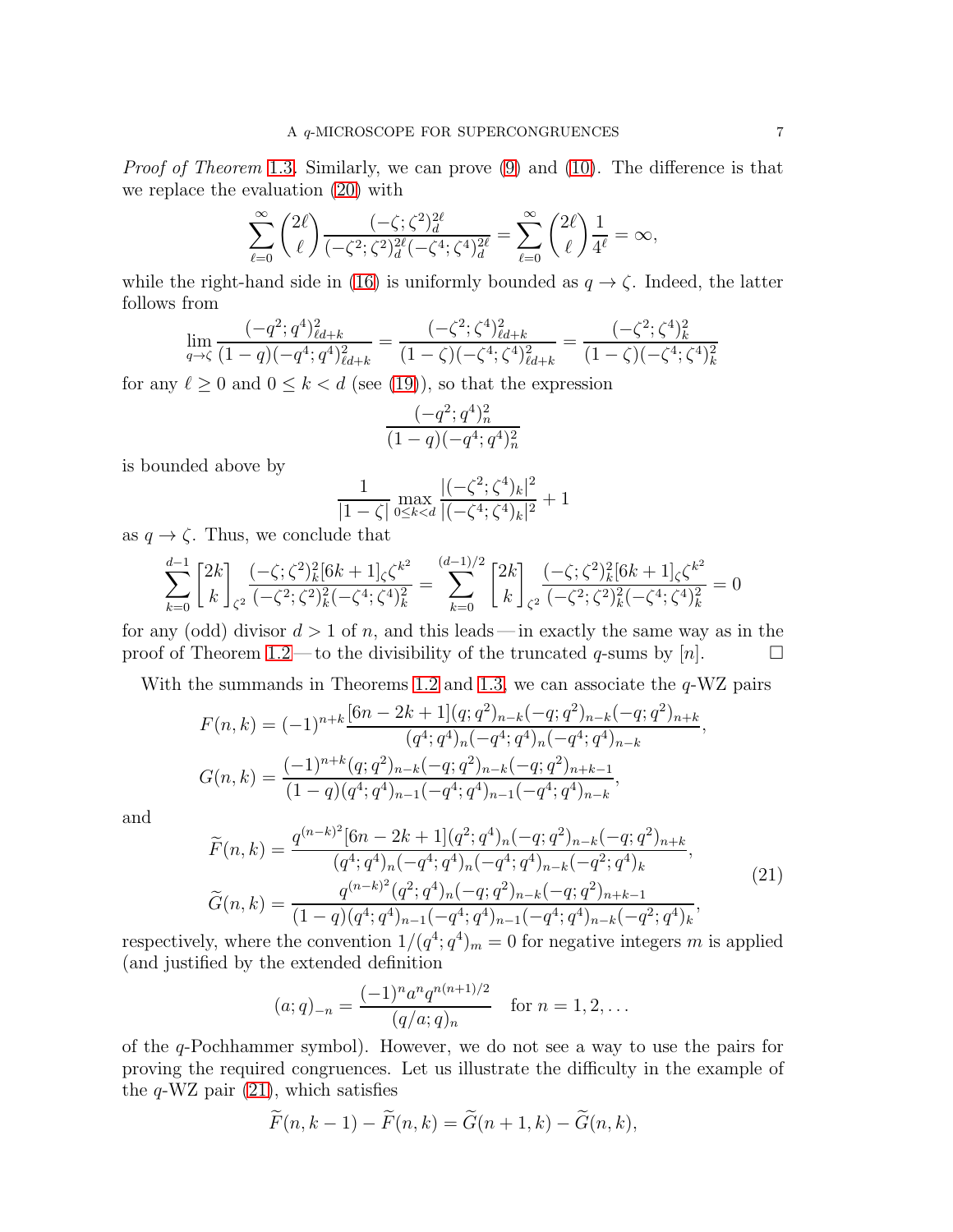and the related congruence [\(9\)](#page-3-6). For an odd integer  $m > 1$ , summing the last equality over  $n = 0, 1, \ldots, (m-1)/2$  we obtain, via telescoping,

$$
\sum_{n=0}^{(m-1)/2} F(n, k-1) - \sum_{n=0}^{(m-1)/2} F(n, k) = G\left(\frac{m+1}{2}, k\right) \equiv 0 \pmod{[m]}
$$

for any integer  $k$ , so that

$$
\sum_{n=0}^{(m-1)/2} F(n,0) \equiv \sum_{n=0}^{(m-1)/2} F(n,1) \equiv \cdots \equiv \sum_{n=0}^{(m-1)/2} F(n,k) \pmod{[m]}.
$$

At the same time, there seems to be no natural choice of  $k$ , for which

$$
\sum_{n=0}^{(m-1)/2} F(n,k) \equiv 0 \pmod{[m]}
$$

<span id="page-7-0"></span>follows. The same obstacles occur for the remaining congruences in Theorems [1.2](#page-3-0) and [1.3.](#page-3-1)

# 3. q-Supercongruences of Ramanujan type

We recall that the  $q$ -analogue  $(4)$  of Ramanujan's formula  $(1)$  is established in [\[19\]](#page-25-10) on the basis of

$$
\sum_{k=0}^{\infty} \frac{(1 - acq^{4k})(a;q)_k (q/a;q)_k (ac;q)_{2k}}{(1 - ac)(cq^3;q^3)_k (a^2cq^2;q^3)_k (q;q)_{2k}} q^{k^2}
$$

$$
= \frac{(acq^2;q^3)_{\infty} (acq^3;q^3)_{\infty} (aq;q^3)_{\infty} (q^2/a;q^3)_{\infty}}{(q;q^3)_{\infty} (q^2;q^3)_{\infty} (a^2cq^2;q^3)_{\infty} (cq^3;q^3)_{\infty}}.
$$
(22)

Replace q with  $q^2$ , take  $c = q/a$  and then  $aq$  for a:

<span id="page-7-3"></span><span id="page-7-1"></span>
$$
\sum_{k=0}^{\infty} [8k+1] \frac{(aq;q^2)_k (q/a;q^2)_k (q;q^2)_{2k}}{(q^2;q^2)_{2k} (aq^6;q^6)_k (q^6/a;q^6)_k} q^{2k^2}
$$

$$
= \frac{(q^5;q^6)_{\infty} (q^7;q^6)_{\infty} (aq^3;q^6)_{\infty} (q^3/a;q^6)_{\infty}}{(q^2;q^6)_{\infty} (q^4;q^6)_{\infty} (aq^6;q^6)_{\infty} (q^6/a;q^6)_{\infty}}.
$$
(23)

Observe that the truncated  $q$ -sums in Theorem [1.4](#page-3-2) correspond to the left-hand side of [\(23\)](#page-7-1). Furthermore,

<span id="page-7-4"></span>
$$
\frac{(q^5;q^6)_{\infty}(q^7;q^6)_{\infty}}{(q^2;q^6)_{\infty}(q^4;q^6)_{\infty}} = \frac{(q;q^2)_{\infty}(q^6;q^6)_{\infty}}{(1-q)(q^2;q^2)_{\infty}(q^3;q^6)_{\infty}}.
$$
\n(24)

<span id="page-7-5"></span>**Lemma 3.1.** Let  $n$  be a positive odd integer. Then

<span id="page-7-2"></span>
$$
\sum_{k=0}^{(n-1)/2} \frac{(q^{1-n}; q^2)_k (q^{1+n}; q^2)_k (q; q^2)_{2k}}{(q^2; q^2)_{2k} (q^{6-n}; q^6)_k (q^{6+n}; q^6)_k} [8k+1] q^{2k^2} = q^{-(n-1)/2} [n] \left(\frac{-3}{n}\right). \tag{25}
$$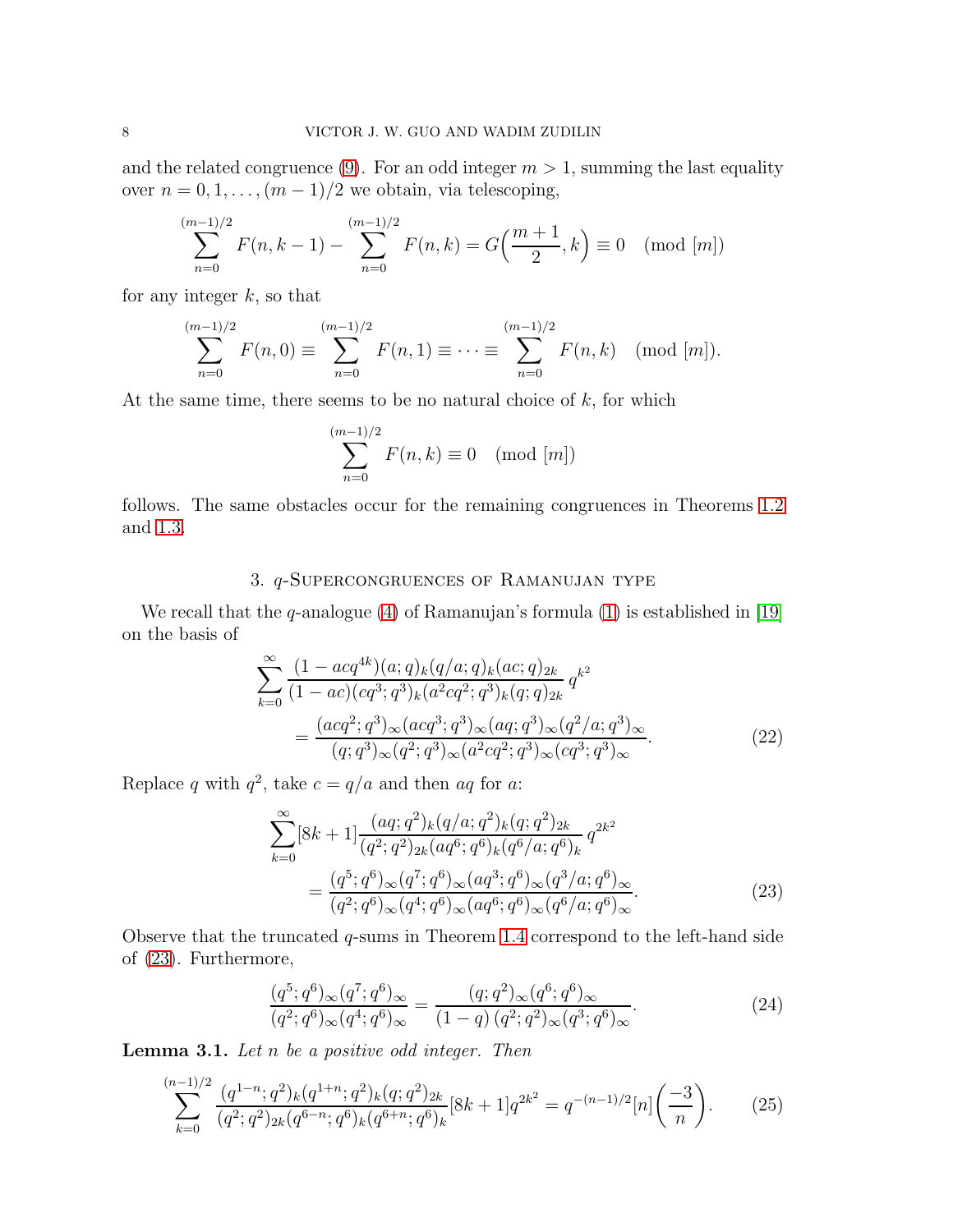*Proof.* We substitute  $a = q^n$  into [\(23\)](#page-7-1). Then the left-hand side of (23) terminates at  $k = (n-1)/2$ ; therefore, it is exactly the left-hand side of [\(25\)](#page-7-2), while the right-hand side of [\(23\)](#page-7-1) becomes  $q^{-(n-1)/2}[n]$  if  $n \equiv 1 \pmod{3}$ ,  $-q^{-(n-1)/2}[n]$  if  $n \equiv 2 \pmod{3}$ , and 0 if  $3 | n$ .

<span id="page-8-1"></span>**Lemma 3.2.** Let n be an integer with  $n > 1$  and  $(n, 6) = 1$ . Then

$$
\sum_{k=0}^{(n-1)/2} \frac{1-q^{1-n+8k}}{1-q^{1-n}} \frac{(aq;q^2)_k (q/a;q^2)_k (q^{1-n};q^2)_{2k}}{(q^2;q^2)_{2k} (aq^{6-n};q^6)_k (q^{6-n}/a;q^6)_k} q^{2k^2} = 0.
$$

*Proof.* We specialise [\(22\)](#page-7-3) by taking  $q^2$  for q, then  $c = q^{1-n}/a$  and replacing a with aq. The right-hand side of the resulting identity vanishes, because of the factors  $(q^{5-n}; q^6)_{\infty}$  and  $(q^{7-n}; q^6)_{\infty}$  in the numerator, while the left-hand side terminates at  $k = (n-1)/2$  (in fact, even earlier, at  $k = \lfloor n/4 \rfloor$ ), since the summand involves  $(q^{1-n}; q^2)_{2k}$ .  $(q^{1-n}; q^2)$  $)_{2k}.$ 

*Proof of Theorem* [1.4](#page-3-2). Let  $\zeta \neq 1$  be a primitive d-th root of unity, where  $d | n$  and  $n > 1$  is coprime with 6. Denote by

$$
c_q(k) = [8k+1] \frac{(aq;q^2)_k (q/a;q^2)_k (q;q^2)_{2k}}{(q^2;q^2)_{2k} (aq^6;q^6)_k (q^6/a;q^6)_k} q^{2k^2}
$$

the k-th term of the sum  $(23)$ . Use  $(24)$  to write the identity in  $(23)$  in the form

<span id="page-8-0"></span>
$$
\sum_{\ell=0}^{\infty} c_q(\ell d) \sum_{k=0}^{d-1} \frac{c_q(\ell d + k)}{c_q(\ell d)} = \frac{(q;q^2)_{\infty} (q^6;q^6)_{\infty} (aq^3;q^6)_{\infty} (q^3/a;q^6)_{\infty}}{(1-q) (q^2;q^2)_{\infty} (q^3;q^6)_{\infty} (aq^6;q^6)_{\infty} (q^6/a;q^6)_{\infty}}.
$$
 (26)

Consider the limit as  $q \to \zeta$  radially. On the left-hand side we get

$$
\lim_{q \to \zeta} \frac{c_q(\ell d + k)}{c_q(\ell d)} = \frac{c_\zeta(\ell d + k)}{c_\zeta(\ell d)} = c_\zeta(k)
$$

and, since  $(q;q^2)_{2k}/(q^2;q^2)_{2k} = \begin{bmatrix} 4k \\ 2k \end{bmatrix}$  $\binom{4k}{2k}_q^2/(-q;q)_{4k}$ , by Lemma [2.1](#page-4-4) and the reduction formulas [\(19\)](#page-5-2),

$$
\lim_{q \to \zeta} c_q(\ell d) = \frac{1}{2^{4\ell}} \binom{4\ell}{2\ell} \frac{(a\zeta;\zeta^2)_{\ell d}(\zeta/a;\zeta^2)_{\ell d}}{(a\zeta^6;\zeta^6)_{\ell d}(\zeta^6/a;\zeta^6)_{\ell d}} = \frac{1}{2^{4\ell}} \binom{4\ell}{2\ell}.
$$

By Stirling's approximation,  $\binom{4\ell}{2\ell}$  $\frac{4\ell}{2\ell}$   $\sim$   $2^{4\ell}/\sqrt{2\pi\ell}$  as  $\ell \to \infty$ , hence

$$
\sum_{\ell=0}^{\infty} \frac{1}{2^{4\ell}} \binom{4\ell}{2\ell} = \infty.
$$

For the right-hand side of [\(26\)](#page-8-0),

$$
\lim_{q \to \zeta} \frac{(q;q^2)_{\ell d+k}(q^6;q^6)_{\ell d+k}(aq^3;q^6)_{\ell d+k}(q^3/a;q^6)_{\ell d+k}}{(1-q)(q^2;q^2)_{\ell d+k}(q^3;q^6)_{\ell d+k}(aq^6;q^6)_{\ell d+k}(q^6/a;q^6)_{\ell d+k}}
$$
\n
$$
= \frac{(\zeta;\zeta^2)_k(\zeta^6;\zeta^6)_k(a\zeta^3;\zeta^6)_k(\zeta^3/a;\zeta^6)_k}{(1-\zeta)(\zeta^2;\zeta^2)_k(\zeta^3;\zeta^6)_k(a\zeta^6;\zeta^6)_k(\zeta^6/a;\zeta^6)_k}
$$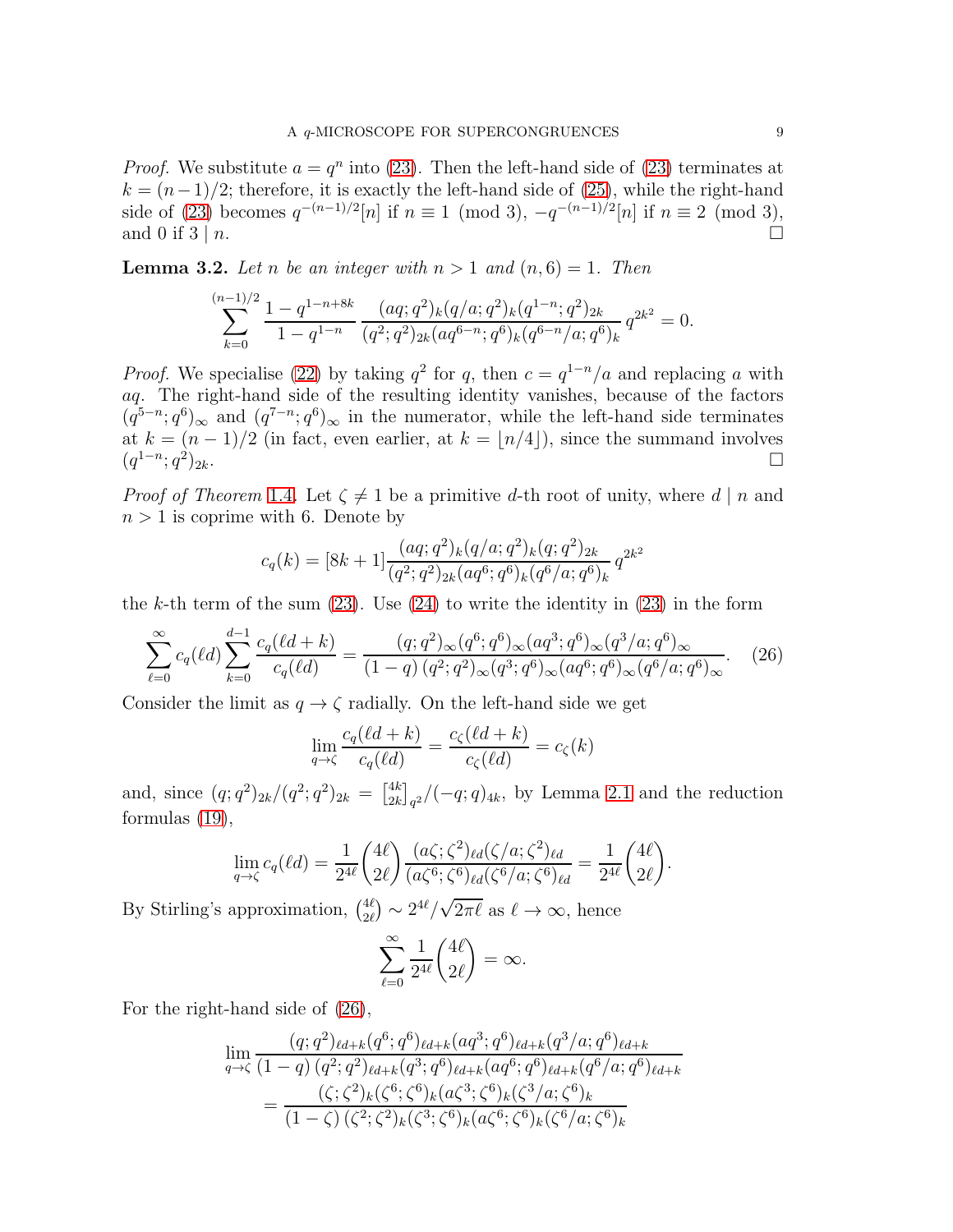for any  $\ell \geq 0$  and  $0 \leq k < d$ . Therefore, the expression on the right-hand side of [\(26\)](#page-8-0) is bounded above by

$$
\max_{0 \le k < d} \frac{|(\zeta; \zeta^2)_k(\zeta^6; \zeta^6)_k(a\zeta^3; \zeta^6)_k(\zeta^3/a; \zeta^6)_k|}{|(1-\zeta)(\zeta^2; \zeta^2)_k(\zeta^3; \zeta^6)_k(a\zeta^6; \zeta^6)_k(\zeta^6/a; \zeta^6)_k|} + 1
$$

as  $q \to \zeta$ . As in the proof of Theorem [1.3](#page-3-1) we conclude that

<span id="page-9-0"></span>
$$
\sum_{k=0}^{d-1} c_{\zeta}(k) = 0,
$$
\n(27)

while Lemma [3.2](#page-8-1) applied for d in place of n after the substitution  $q = \zeta$  results in

<span id="page-9-1"></span>
$$
\sum_{k=0}^{(d-1)/2} c_{\zeta}(k) = 0.
$$
\n(28)

These equalities imply

$$
\sum_{k=0}^{n-1} c_{\zeta}(k) = \sum_{k=0}^{(n-1)/2} c_{\zeta}(k) = 0
$$

for any d-th primitive root of unity  $\zeta$  with  $d | n$  and  $d > 1$ , so that

<span id="page-9-2"></span>
$$
\sum_{k=0}^{m} \frac{(aq;q^2)_k (q/a;q^2)_k (q;q^2)_{2k}}{(q^2;q^2)_{2k} (aq^6;q^6)_k (q^6/a;q^6)_k} [8k+1] q^{2k^2} \equiv 0 \equiv q^{-(n-1)/2} [n] \left(\frac{-3}{n}\right) \pmod{[n]}
$$
\n(29)

for both  $m = n - 1$  and  $m = (n - 1)/2$ . Furthermore, it follows from Lemma [3.1](#page-7-5) that

$$
\sum_{k=0}^{m} \frac{(aq;q^2)_k (q/a;q^2)_k (q;q^2)_{2k}}{(q^2;q^2)_{2k} (aq^6;q^6)_k (q^6/a;q^6)_k} [8k+1]q^{2k^2} = q^{-(n-1)/2} [n] \left(\frac{-3}{n}\right)
$$

when  $a = q^n$  or  $a = q^{-n}$ , again for both  $m = n - 1$  and  $m = (n - 1)/2$ . This implies that the congruences

$$
\sum_{k=0}^{m} \frac{(aq;q^2)_k (q/a;q^2)_k (q;q^2)_{2k}}{(q^2;q^2)_{2k} (aq^6;q^6)_k (q^6/a;q^6)_k} [8k+1] q^{2k^2} \equiv q^{-(n-1)/2} [n] \left(\frac{-3}{n}\right)
$$

hold modulo  $1 - aq^n$  and  $a - q^n$ . Since [n],  $1 - aq^n$  and  $a - q^n$  are relatively prime polynomials, we obtain [\(11\)](#page-3-7) and [\(12\)](#page-3-8).  $\Box$ 

Notice that our proofs of equations [\(27\)](#page-9-0) and [\(28\)](#page-9-1) are based on two different arguments— somewhat less uniform compared to the earlier derivation of similar equalities in the proofs of Theorems [1.2](#page-3-0) and [1.3.](#page-3-1) We also stress on the fact that the congruences [\(29\)](#page-9-2) obtained are valid for any a, including  $a = 1$ :

<span id="page-9-3"></span>
$$
\sum_{k=0}^{m} \frac{(q;q^2)_k^2 (q;q^2)_{2k}}{(q^2;q^2)_{2k} (q^6;q^6)_k^2} [8k+1] q^{2k^2} \equiv 0 \equiv q^{-(n-1)/2} [n] \left(\frac{-3}{n}\right) \pmod{[n]}
$$
(30)

hold for  $m = n - 1$  and  $m = (n - 1)/2$ .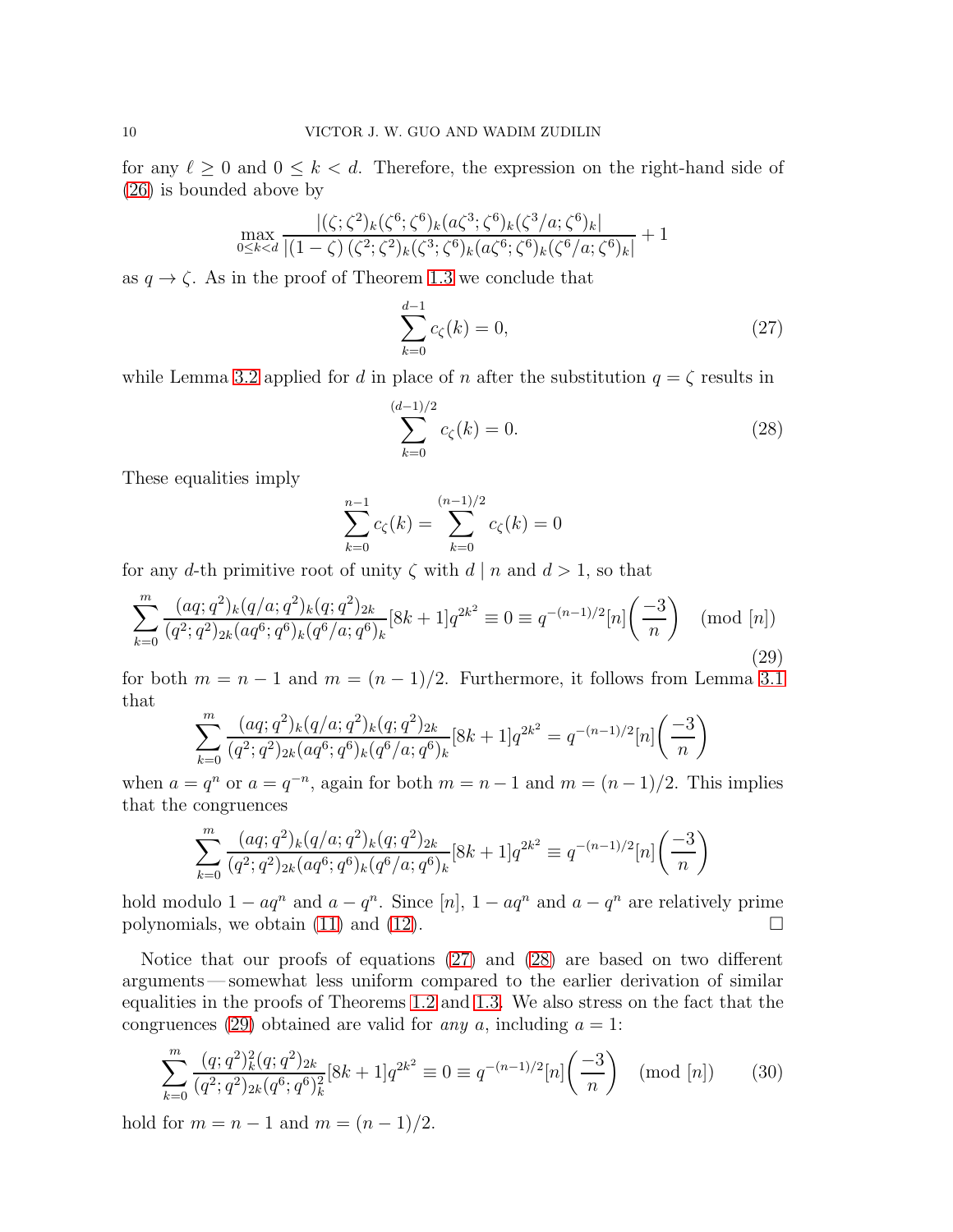*Proof of Theorem* [1.1](#page-2-0). The denominators of  $(11)$  and  $(12)$  related to a are the factors  $(aq^6; q^6)_{n-1}(q^6/a; q^6)_{n-1}$  and  $(aq^6; q^6)_{(n-1)/2}(q^6/a; q^6)_{(n-1)/2}$ , respectively; their limits as  $a \to 1$  are relatively prime to  $\Phi_n(q)$ , since n is coprime with 6. On the other hand, the limit of  $(1 - aq^n)(a - q^n)$  as  $a \to 1$  has the factor  $\Phi_n(q)^2$ . Thus, letting  $a \to 1$  in [\(11\)](#page-3-7) and [\(12\)](#page-3-8), we see that [\(5\)](#page-2-1) and [\(6\)](#page-2-2) are true modulo  $\Phi_n(q)^3$ . At the same time, from  $(30)$  they are also valid modulo [n]. This completes the proof of  $(5)$ and  $(6)$ .

## <span id="page-10-1"></span>4. More q-supercongruences

<span id="page-10-0"></span>Throughout this section, m always stands for  $n-1$  or  $(n-1)/2$ . We shall give generalizations of some known q-supercongruences and also confirm some conjectures on q-analogues of Ramanujan-type supercongruences in [\[8](#page-24-2)[–12\]](#page-24-3).

4.1. Two congruences of Van Hamme. We start with the following  $q$ -supercongruence from [\[8,](#page-24-2) Theorem 1.2]:

$$
\sum_{k=0}^{(n-1)/2} (-1)^k q^{k^2} [4k+1] \frac{(q;q^2)_k^3}{(q^2;q^2)_k^3} \equiv q^{(n-1)^2/4} [n] (-1)^{(n-1)/2} \pmod{[n] \Phi_n(q)^2} \tag{31}
$$

for odd n, which is a q-analogue of the  $(B.2)$  supercongruence of Van Hamme [\[32\]](#page-25-2). Along the same lines as Theorem [1.4,](#page-3-2) we have the following generalization of [\(31\)](#page-10-1).

**Theorem 4.1.** Let n be a positive odd integer. Then, modulo  $[n](1 - aq^n)(a - q^n)$ ,

<span id="page-10-2"></span>
$$
\sum_{k=0}^{m} (-1)^{k} q^{k^{2}} [4k+1] \frac{(aq;q^{2})_{k} (q/a;q^{2})_{k} (q;q^{2})_{k}}{(aq^{2};q^{2})_{k} (q^{2}/a;q^{2})_{k} (q^{2};q^{2})_{k}} \equiv q^{(n-1)^{2}/4} [n] (-1)^{(n-1)/2}.
$$
 (32)

As we have seen in the proof of Theorem [1.1,](#page-2-0) the modulus  $[n](1 - aq^n)(a - q^n)$ transforms to contain the factor  $\Phi_n(q)^3$  as  $a \to 1$  and from the (sketch of) proof below the congruence [\(32\)](#page-10-2) is true for  $a = 1$  modulo [n]. Therefore, the congruence [\(32\)](#page-10-2) reduces to [\(31\)](#page-10-1) when  $m = (n-1)/2$  but it also confirms [\[8,](#page-24-2) Conjecture 5.1] when  $m = n - 1$ , as  $a \rightarrow 1$ .

Sketch of proof. The terminating case of the sum of the very-well-poised  $_6\phi_5$  series,

<span id="page-10-4"></span>
$$
\sum_{k=0}^{\infty} \frac{(1-aq^{2k})(a;q)_k(b;q)_k(c;q)_k(d;q)_k}{(1-a)(q;q)_k(aq/b;q)_k(aq/c;q)_k(aq/d;q)_k} \left(\frac{aq}{bcd}\right)^k
$$

$$
= \frac{(aq;q)_{\infty}(aq/bc;q)_{\infty}(aq/bd;q)_{\infty}(aq/cd;q)_{\infty}}{(aq/b;q)_{\infty}(aq/c;q)_{\infty}(aq/d;q)_{\infty}(aq/bcd;q)_{\infty}},
$$
(33)

reads

<span id="page-10-3"></span>
$$
\sum_{k=0}^{N} \frac{(1-aq^{2k})(a;q)_k (b;q)_k (c;q)_k (q^{-N};q)_k}{(1-a)(q;q)_k (aq/b;q)_k (aq/c;q)_k (aq^{N+1};q)_k} \left(\frac{aq^{N+1}}{bc}\right)^k = \frac{(aq;q)_N (aq/bc;q)_N}{(aq/b;q)_N (aq/c;q)_N}
$$
(34)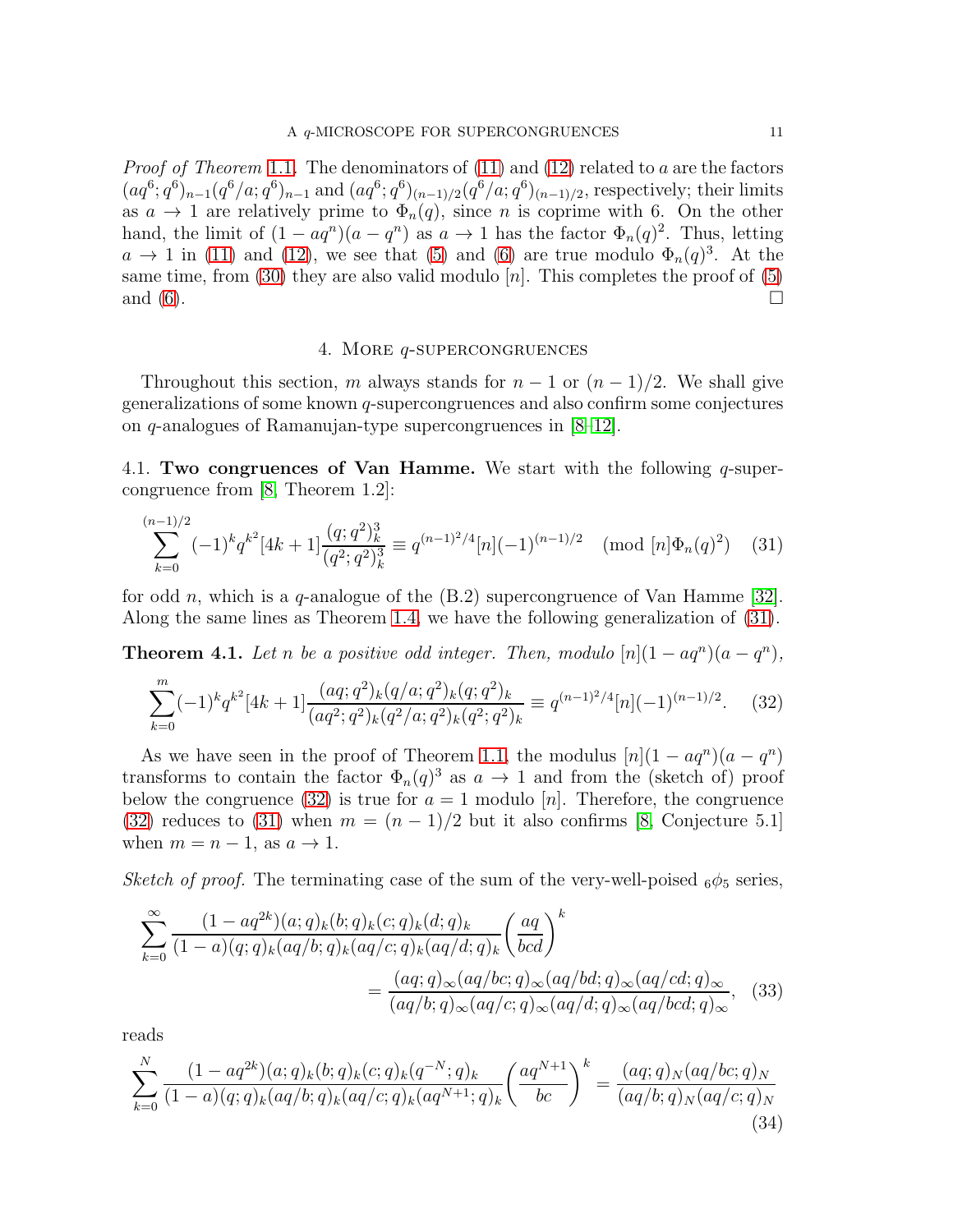(see [\[5,](#page-24-6) Appendix, eqs. (II.20) and (II.21)]). Letting  $N \to \infty$ ,  $q \to q^2$ ,  $a = q$  in [\(34\)](#page-10-3), then  $b = aq$  and  $c = q/a$  we obtain

$$
\sum_{k=0}^{\infty}(-1)^kq^{k^2}[4k+1]\frac{(aq;q^2)_k(q/a;q^2)_k(q;q^2)_k}{(aq^2;q^2)_k(q^2/a;q^2)_k(q^2;q^2)_k}=\frac{(q;q^2)_{\infty}(q^3;q^2)_{\infty}}{(aq^2;q^2)_{\infty}(q^2/a;q^2)_{\infty}}.
$$

Considering the limits of both sides as  $q \to \zeta$ , a d-th root of unity for each d | n, we see that [\(32\)](#page-10-2) holds modulo [n], while letting  $a = q^n$  we conclude that (32) holds modulo  $(1 - aq^n)(a - q^n)$ ).

In [\[16\]](#page-24-7), the first author and Wang obtained a  $q$ -analogue of [\[22,](#page-25-5) Theorem 1.1 with  $r = 1$ : for odd n,

$$
\sum_{k=0}^{(n-1)/2} [4k+1] \frac{(q;q^2)_k^4}{(q^2;q^2)_k^4} \equiv q^{(1-n)/2} [n] + \frac{(n^2-1)(1-q)^2}{24} q^{(1-n)/2} [n]^3 \pmod{[n] \Phi_n(q)^3},
$$

which modulo  $[n]\Phi_n(q)^2$  corresponds to the following q-analogue of the (C.2) supercongruence of Van Hamme [\[32\]](#page-25-2):

<span id="page-11-0"></span>
$$
\sum_{k=0}^{(n-1)/2} [4k+1] \frac{(q;q^2)_k^4}{(q^2;q^2)_k^4} \equiv q^{(1-n)/2} [n] \pmod{[n] \Phi_n(q)^2}.
$$
 (35)

We have the following two-parameter common generalization of [\(32\)](#page-10-2) (corresponding to  $c \to 0$ ) and [\(35\)](#page-11-0) (corresponding to  $c = 1$ ).

<span id="page-11-2"></span><span id="page-11-1"></span>**Theorem 4.2.** Let n be a positive odd integer. Then, modulo  $[n](1 - aq^n)(a - q^n)$ ,  $\sum_{i=1}^{m}$  $_{k=0}$  $[4k+1]$  $\frac{(aq;q^2)_k(q/a;q^2)_k(q/c;q^2)_k(q;q^2)_k}{(2k+1)(2k+1)(2k+2)(2k+2)(2k+3)}$  $(aq^2;q^2)_k(q^2/a;q^2)_k(cq^2;q^2)_k(q^2;q^2)_k$  $c^k \equiv \frac{(c/q)^{(n-1)/2} (q^2/c; q^2)_{(n-1)/2}}{(c q^2;q^2)_{(n-1)/2}}$  $(cq^2; q^2)_{(n-1)/2}$  $[n].$ (36)

Sketch of proof. Taking  $q \to q^2$ ,  $a = q$  in [\(33\)](#page-10-4), then  $c = aq$  and  $d = q/a$  we obtain

$$
\sum_{k=0}^{\infty} [4k+1] \frac{(aq;q^2)_k (q/a;q^2)_k (b;q^2)_k (q;q^2)_k}{(aq^2;q^2)_k (q^2/a;q^2)_k (q^3/b;q^2)_k (q^2;q^2)_k} \left(\frac{q}{b}\right)^k
$$
  
= 
$$
\frac{(q^3;q^2)_{\infty} (q;q^2)_{\infty} (q^2/ab;q^2)_{\infty} (aq^2/b;q^2)_{\infty}}{(aq^2;q^2)_{\infty} (q^2/a;q^2)_{\infty} (q^3/b;q^2)_{\infty} (q/b;q^2)_{\infty}}.
$$

For a root of unity  $\zeta$  of odd degree  $d \mid n$ , the limit of the right-hand side is 0 as  $q \to \zeta$ , because of the presence of the factor  $(q, q^2)_{\infty}$ . Letting q tend to  $\zeta$  on the left-hand side results in

$$
\sum_{\ell=0}^{\infty} \frac{(b;\zeta^2)_{\ell d}}{b^{\ell d}(\zeta^3/b;\zeta^2)_{\ell d}} \binom{2\ell}{\ell} \frac{1}{4^{\ell}} \sum_{k=0}^{d-1} [4k+1]_{\zeta} \frac{(a\zeta;\zeta^2)_{k}(\zeta/a;\zeta^2)_{k}(b;\zeta^2)_{k}(\zeta;\zeta^2)_{k}}{(a\zeta^2;\zeta^2)_{k}(\zeta^2/a;\zeta^2)_{k}(\zeta^3/b;\zeta^2)_{k}(\zeta^2;\zeta^2)_{k}} \binom{\zeta}{b}^{k}
$$
  
= 
$$
\sum_{\ell=0}^{\infty} \binom{2\ell}{\ell} \frac{1}{4^{\ell}} \sum_{k=0}^{(d-1)/2} [4k+1]_{\zeta} \frac{(a\zeta;\zeta^2)_{k}(\zeta/a;\zeta^2)_{k}(b;\zeta^2)_{k}(\zeta;\zeta^2)_{k}}{(a\zeta^2;\zeta^2)_{k}(\zeta^2/a;\zeta^2)_{k}(\zeta^3/b;\zeta^2)_{k}(\zeta^2;\zeta^2)_{k}} \binom{\zeta}{b}^{k}
$$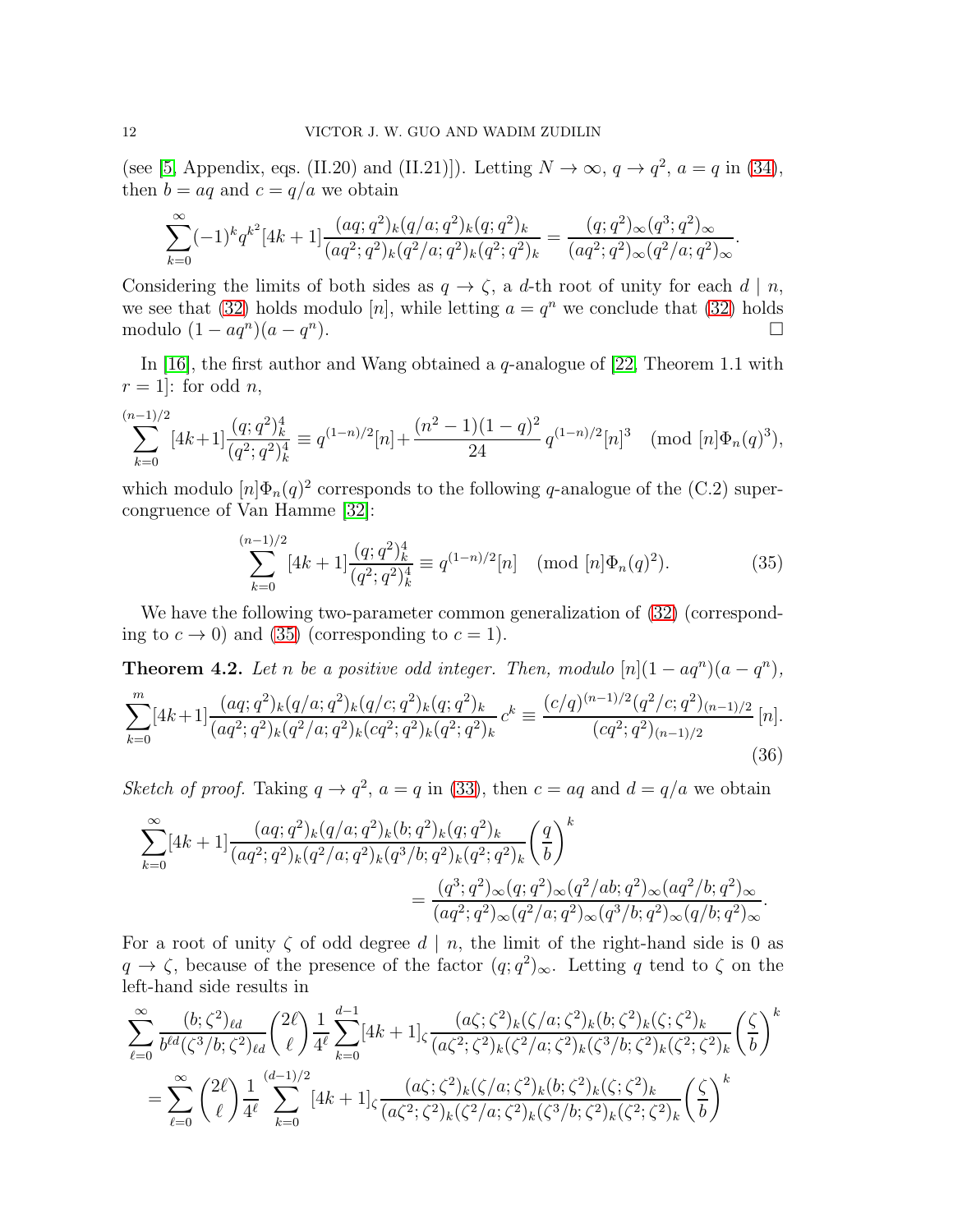implying

$$
\sum_{k=0}^{m} [4k+1] \frac{(aq;q^2)_k (q/a;q^2)_k (b;q^2)_k (q;q^2)_k}{(aq^2;q^2)_k (q^2/a;q^2)_k (q^3/b;q^2)_k (q^2;q^2)_k} \left(\frac{q}{b}\right)^k \equiv 0 \pmod{[n]}
$$

for any  $b \neq 0$ , in particular, for  $b = q/c$ .

Finally, the congruence [\(36\)](#page-11-1) modulo  $1-aq^n$  and  $a-q^n$  follows from the summation

$$
\sum_{k=0}^{m} [4k+1] \frac{(q^{1-n};q^2)_k (q^{1+n};q^2)_k (q;q^2)_k (q/c;q^2)_k}{(q^{2-n};q^2)_k (q^{2+n};q^2)_k (q^2;q^2)_k (cq^2;q^2)_k} c^k = \frac{(c/q)^{(n-1)/2} (q^2/c;q^2)_{(n-1)/2}}{(cq^2;q^2)_{(n-1)/2}} [n],
$$

which is the specialization  $q \to q^2$ ,  $a = q$ ,  $c = q^{1+n}$ ,  $N = (n-1)/2$  and  $b = q/c$ of  $(34)$ .

4.2. Another two congruences from Van Hamme's list. The following  $q$ -supercongruence conjectured in [\[10,](#page-24-8) eqs.  $(1.4)$  and  $(1.5)$ ] is a partial q-analogue of the (J.2) supercongruence of Van Hamme [\[32\]](#page-25-2):

<span id="page-12-0"></span>
$$
\sum_{k=0}^{m} q^{k^2} [6k+1] \frac{(q;q^2)_k^2 (q^2;q^4)_k}{(q^4;q^4)_k^3} \equiv (-q)^{(1-n)/2} [n] \pmod{[n] \Phi_n(q)^2}.
$$
 (37)

It is established modulo  $[n]\Phi_n(q)$  in [\[10,](#page-24-8) Theorem 1.3]. Here we confirm [\(37\)](#page-12-0) by showing the following more general form, which is also a generalization of Theorem [1.3.](#page-3-1)

<span id="page-12-2"></span>**Theorem 4.3.** Let n be a positive odd integer. Then, modulo  $[n](1 - aq^n)(a - q^n)$ ,

$$
\sum_{k=0}^{m} q^{k^2} [6k+1] \frac{(aq;q^2)_k (q/a;q^2)_k (q^2;q^4)_k}{(aq^4;q^4)_k (q^4/a;q^4)_k (q^4;q^4)_k} \equiv (-q)^{(1-n)/2} [n].
$$

Sketch of proof. Our derivation in [\[19\]](#page-25-10) of the related q-analogue of a formula for  $1/\pi$ uses the formula [\[28,](#page-25-13) eq.  $(4.6)$ ]:

$$
\sum_{k=0}^{\infty} \frac{(a;q)_k (1-aq^{3k})(d;q)_k (q/d;q)_k (b;q^2)_k}{(q^2;q^2)_k (1-a)(aq^2/d;q^2)_k (adq;q^2)_k (aq/b;q)_k} \frac{a^k q^{\binom{k+1}{2}}}{b^k}
$$

$$
= \frac{(aq;q^2)_{\infty} (aq^2;q^2)_{\infty} (adq/b;q^2)_{\infty} (aq^2/bd;q^2)_{\infty}}{(aq/b;q^2)_{\infty} (aq^2/b;q^2)_{\infty} (adq;q^2)_{\infty}}.
$$
(38)

Letting  $q \to q^2$  and taking  $a = q$ ,  $d = aq$  and  $b = q^2$ , we are led to

$$
\sum_{k=0}^{\infty} q^{k^2} [6k+1] \frac{(aq;q^2)_k (q/a;q^2)_k (q^2;q^4)_k}{(aq^4;q^4)_k (q^4/a;q^4)_k (q^4;q^4)_k} = \frac{(aq^2;q^4)_{\infty} (q^2/a;q^4)_{\infty}}{(1-q)(aq^4;q^4)_{\infty} (q^4/a;q^4)_{\infty}}.
$$

The rest is similar to the proof of Theorem [1.4.](#page-3-2)  $\Box$ 

<span id="page-12-1"></span>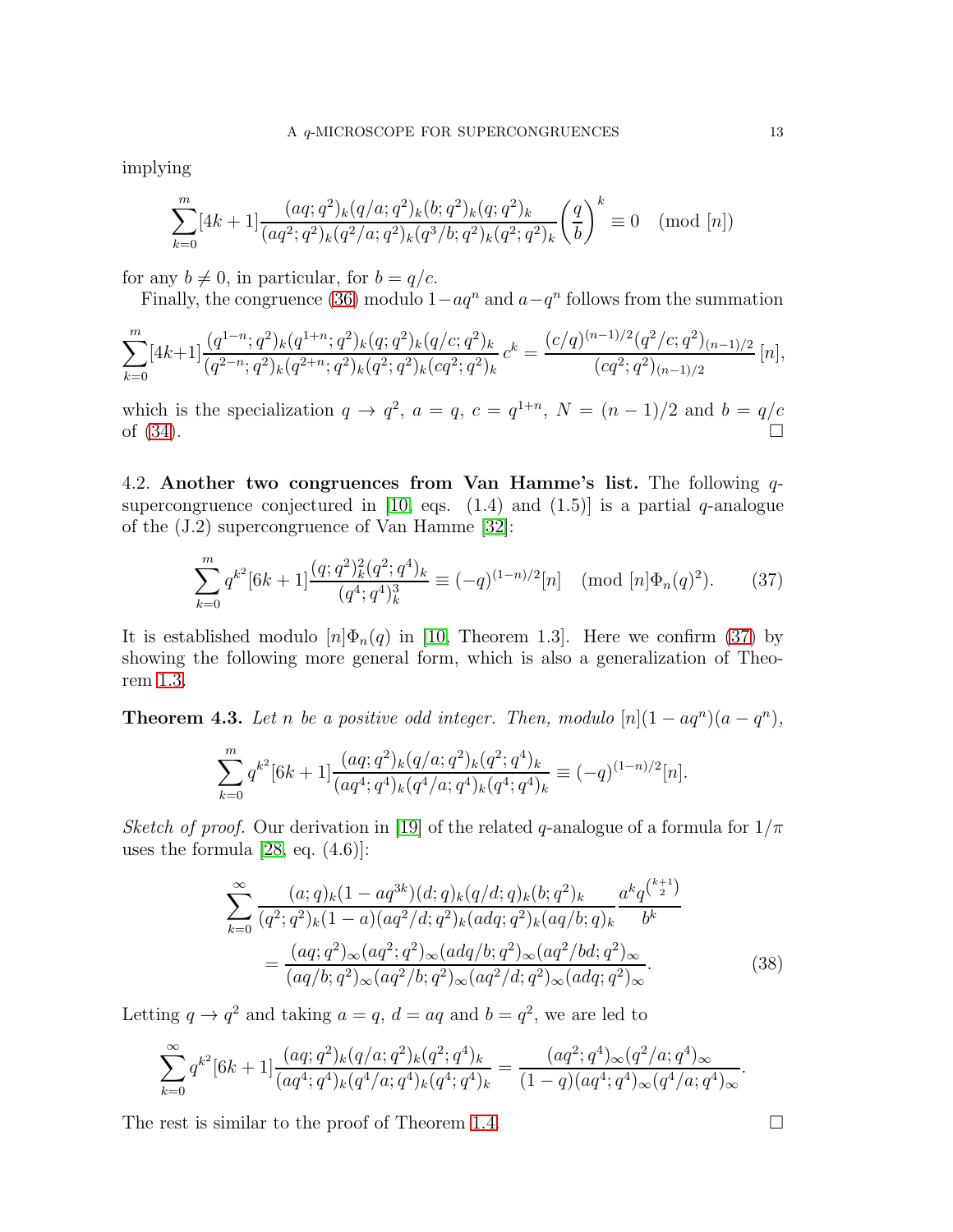We complement the result by the following complete  $q$ -analogue of Van Hamme's supercongruence (J.2) (see [\[10,](#page-24-8) Conjecture 1.1]), which remains open:

$$
\sum_{k=0}^{(n-1)/2} q^{k^2} [6k+1] \frac{(q;q^2)_k^2 (q^2;q^4)_k}{(q^4;q^4)_k^3}
$$
  
 
$$
\equiv (-q)^{(1-n)/2} [n] + \frac{(n^2-1)(1-q)^2}{24} (-q)^{(1-n)/2} [n]^3 \pmod{[n] \Phi_n(q)^3}
$$

for odd n.

Similarly, we have the following  $q$ -analogue of the  $(L.2)$  supercongruence of Van Hamme [\[32\]](#page-25-2):

<span id="page-13-0"></span>
$$
\sum_{k=0}^{m} (-1)^k [6k+1] \frac{(q;q^2)_k^3}{(q^4;q^4)_k^3} \equiv (-q)^{-(n-1)(n+5)/8} [n] \pmod{[n] \Phi_n(q)^2},\tag{39}
$$

which is conjectured in [\[9,](#page-24-9) Conjecture 1.1] and proved in [9, Theorem 1.2] for special cases. Here we are able to confirm [\(39\)](#page-13-0) in the full generality as a consequence of the following result, which is also a generalization of Theorem [1.2.](#page-3-0)

<span id="page-13-1"></span>**Theorem 4.4.** Let n be a positive odd integer. Then, modulo  $[n](1 - aq^n)(a - q^n)$ ,

$$
\sum_{k=0}^{m} (-1)^k [6k+1] \frac{(aq;q^2)_k (q/a;q^2)_k (q;q^2)_k}{(aq^4;q^4)_k (q^4/a;q^4)_k (q^4;q^4)_k} \equiv (-q)^{-(n-1)(n+5)/8} [n].
$$

Sketch of proof. Replacing q by  $q^{-1}$ , we see that the desired congruence is equivalent to

$$
\sum_{k=0}^{m} (-1)^k [6k+1] \frac{(aq;q^2)_k (q/a;q^2)_k (q;q^2)_k q^{3k^2}}{(aq^4;q^4)_k (q^4/a;q^4)_k (q^4;q^4)_k} \equiv (-q)^{(n-1)(n-3)/8} [n].
$$

Letting  $q \to q^2$  and  $b \to \infty$  in [\(38\)](#page-12-1), then taking  $a = q$  and  $d = aq$  we obtain

$$
\sum_{k=0}^{\infty} (-1)^k [6k+1] \frac{(aq;q^2)_k (q/a;q^2)_k (q;q^2)_k q^{3k^2}}{(aq^4;q^4)_k (q^4/a;q^4)_k (q^4;q^4)_k} = \frac{(q^3;q^4)_{\infty} (q^5;q^4)_{\infty}}{(aq^4;q^4)_{\infty} (q^4/a;q^4)_{\infty}}.
$$

The remaining argument is as before.

We also have a common generalization of Theorems [4.3](#page-12-2) and [4.4](#page-13-1) as follows.

**Theorem 4.5.** Let  $n \equiv r \pmod{4}$  be a positive odd integer, where  $r = \pm 1$ . Then,  $modulo [n](1-aq^n)(a-q^n),$ 

$$
\sum_{k=0}^{m} [6k+1] \frac{(aq;q^2)_k (q/a;q^2)_k (q;q^2)_k (b;q^4)_k q^{k^2+2k}}{(aq^4;q^4)_k (q^4/a;q^4)_k (q^4;q^4)_k (q^3/b;q^2)_k b^k}
$$
  

$$
\equiv \frac{(q^r b;q^4)_{(n-r)/4}}{(q^{4+r}/b;q^4)_{(n-r)/4}} b^{-(n-r)/4} (-q)^{(1-r)/2} [n].
$$

$$
\qquad \qquad \Box
$$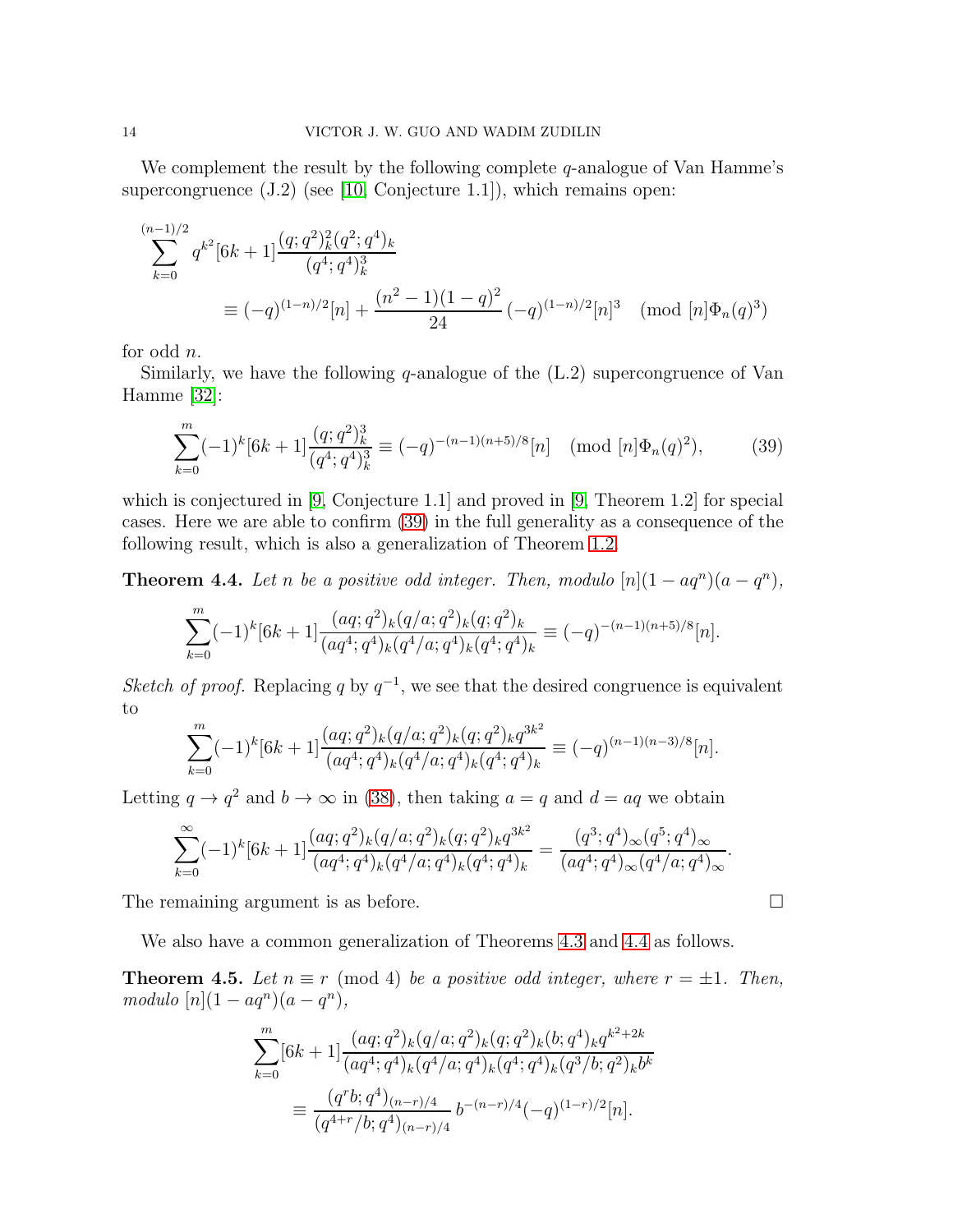Sketch of proof. This follows along the lines of our previous proofs, for the specialization  $q \to q^2$ ,  $a = q$  and  $d = aq$  of the quadratic summation [\(38\)](#page-12-1):

<span id="page-14-1"></span><span id="page-14-0"></span>
$$
\sum_{k=0}^{\infty} [6k+1] \frac{(aq;q^2)_k (q/a;q^2)_k (q;q^2)_k (b;q^4)_k q^{k^2+2k}}{(aq^4;q^4)_k (q^4/a;q^4)_k (q^4;q^4)_k (q^3/b;q^2)_k b^k}
$$
  
= 
$$
\frac{(q^3;q^4)_{\infty} (q^5;q^4)_{\infty} (aq^4/b;q^2)_{\infty} (q^4/ab;q^2)_{\infty}}{(q^3/b;q^2)_{\infty} (q^5/b;q^2)_{\infty} (aq^4;q^2)_{\infty} (q^4/a;q^2)_{\infty}}.
$$

4.3. **'Divergent' congruences.** The first author obtained in [\[12\]](#page-24-3) the following  $q$ analogues of two 'divergent' Ramanujan-type supercongruences of Guillera and the second author [\[7\]](#page-24-0):

$$
\sum_{k=0}^{m} [3k+1] \frac{(q;q^2)_k^3 q^{-\binom{k+1}{2}}}{(q;q)_k^2 (q^2;q^2)_k} \equiv q^{(1-n)/2} [n] \pmod{[n] \Phi_n(q)^2},\tag{40}
$$

$$
\sum_{k=0}^{n-1}(-1)^k[3k+1]\frac{(q;q^2)_k^3}{(q;q)_k^3} \equiv q^{(n-1)^2/4}[n](-1)^{(n-1)/2} \pmod{[n]\Phi_n(q)^2}.
$$
 (41)

For both cases, the corresponding infinite hypergeometric sums diverge. Observing their connection to Rahman's quadratic transformation [\[28,](#page-25-13) eq. (3.12)] (also recorded in [\[5,](#page-24-6) eq. (3.8.13)]) we have arrived numerically at the following three-parameter common generalization of [\(40\)](#page-14-0) and [\(41\)](#page-14-1).

<span id="page-14-3"></span>**Conjecture 4.6.** Let n be a positive odd integer. Then, modulo  $[n](1 - aq^n)(a - q^n)$ ,

<span id="page-14-5"></span><span id="page-14-2"></span>
$$
\sum_{k=0}^{m} [3k+1] \frac{(aq;q^2)_k (q/a;q^2)_k (q;q)_k (q/b;q)_k (q/c;q)_k (bc;q)_k q^k}{(aq;q)_k (q/a;q)_k (q;q)_k (bq^2;q^2)_k (cq^2;q^2)_k (q^3/bc;q^2)_k}
$$

$$
\equiv \frac{(bcq;q^2)_{(n-1)/2} (q^2/b;q^2)_{(n-1)/2} (q^2/c;q^2)_{(n-1)/2}}{(q^3/bc;q^2)_{(n-1)/2} (bq^2;q^2)_{(n-1)/2} (cq^2;q^2)_{(n-1)/2}} [n].
$$
(42)

Note that the infinite sum for the left-hand side of  $(42)$  is the specialization  $a = q$ of the left-hand side in [\[5,](#page-24-6) eq. (3.8.13)], where one further sets  $d = aq$  and replaces  $b, c$  with  $q/b, q/c$ , respectively:

$$
\sum_{k=0}^{\infty} [3k+1] \frac{(aq;q^2)_k (q/a;q^2)_k (q;q^2)_k (q/b;q)_k (q/c;q)_k (bc;q)_k q^k}{(aq;q)_k (q/a;q)_k (q;q)_k (bq^2;q^2)_k (cq^2;q^2)_k (q^3/bc;q^2)_k}
$$
  
= 
$$
\frac{(q^2/b;q^2)_{\infty} (q^2/c;q^2)_{\infty} (bcq;q^2)_{\infty}}{(1-q) (bq^2;q^2)_{\infty} (cq^2;q^2)_{\infty} (q^3/bc;q^2)_{\infty}} \sum_{k=0}^{\infty} \frac{(q/b;q^2)_k (q/c;q^2)_k (bc;q^2)_k q^{2k}}{(q^2;q^2)_k (aq^2;q^2)_k (q^2/a;q^2)_k}.
$$
  
(43)

The *a*-parametric versions of the congruences  $(40)$  and  $(41)$  are obtained from  $(42)$ by setting  $b \to 0$  followed by  $c = 1$  and  $c \to 0$ , respectively. We cannot establish this numerical observation in its entirety but we can settle two particular cases.

<span id="page-14-4"></span>**Theorem 4.7.** For n a positive odd integer, the congruence  $(42)$  is valid modulo  $(1 - aq^n)(a - q^n).$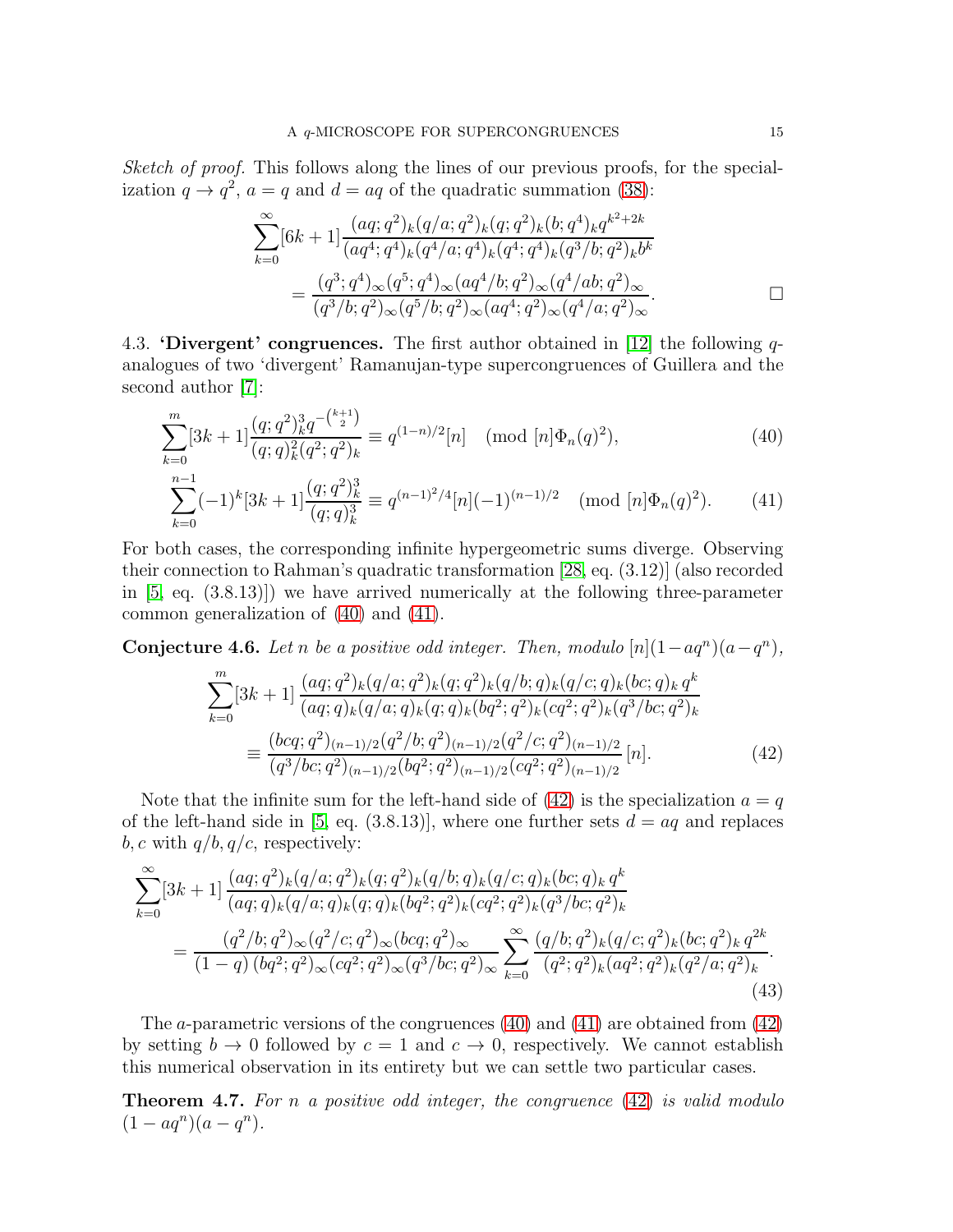Sketch of proof. For convenience, we will use here the standard notation

$$
{}_{r+3}W_{r+2}(a_0; a_1, a_2, \ldots, a_r; q, z) = \sum_{k=0}^{\infty} \frac{(1 - a_0 q^{2k}) (a_0; q)_k (a_1; q)_k \cdots (a_r; q)_k z^k}{(1 - a_0) (q; q)_k (q a_0 / a_1; q)_k \cdots (q a_0 / a_r; q)_k}
$$

for very-well-poised (basic) hypergeometric series.

Take  $a = q^{1+2N}$ . Then the transformation [\[5,](#page-24-6) eq. (3.8.14)] applies, in which the parameters a, b, c and f are replaced with our  $q/b$ ,  $q/c$ , b and q, respectively:

$$
\sum_{k=0}^{N} [3k+1] \frac{(q^{2+2N};q^2)_k (q^{-2N};q^2)_k (q;q^2)_k (q/b;q)_k (q/c;q)_k (bc;q)_k q^k}{(q^{2+2N};q)_k (q^{-2N};q)_k (q;q)_k (bq^2;q^2)_k (cq^2;q^2)_k (q^3/bc;q^2)_k}
$$
  
=  $[2N+1] \frac{(bcq;q^2)_N (q^2/bc;q^2)_N}{(bcq^2;q^2)_N (q^3/bc;q^2)_N}$   ${}_{10}W_9(bc;q,b,c,bc,qbc,q^{2N+2},q^{-2N};q^2,q^2)$   
=  $[2N+1] \frac{(bcq;q^2)_N (q^2/bc;q^2)_N}{(bcq^2;q^2)_N (q^3/bc;q^2)_N}$   ${}_{8}W_7(bc;b,c,bc,q^{2N+2},q^{-2N};q^2,q^2)$ 

(this is summable by Jackson's q-analogue of Dougall's  $_7F_6$  sum [\[5,](#page-24-6) eq. (II.22)])

$$
= [2N+1] \frac{(bcq;q^2)_N (q^2/bc;q^2)_N}{(bcq^2;q^2)_N (q^3/bc;q^2)_N} \frac{(bcq^2;q^2)_N (q^2/b;q^2)_N (q^2/c;q^2)_N}{(bq^2;q^2)_N (cq^2;q^2)_N (q^2/bc;q^2)_N}
$$
  
= 
$$
[2N+1] \frac{(bcq;q^2)_N (q^2/b;q^2)_N (q^2/c;q^2)_N}{(q^3/bc;q^2)_N (bq^2;q^2)_N (cq^2;q^2)_N}.
$$

<span id="page-15-0"></span>This establishes [\(42\)](#page-14-2) simultaneously modulo  $a - q^n$  and  $1 - aq^n$  for  $n = 2N + 1$ .  $\Box$ **Theorem 4.8.** Let n be a positive odd integer. Then, modulo  $[n](1 - aq^n)(a - q^n)$ ,

$$
\sum_{k=0}^{m} [3k+1] \frac{(aq;q^2)_k (q/a;q^2)_k (b;q)_k (q/b;q)_k (q;q^2)_k q^k}{(aq;q)_k (q/a;q)_k (bq^2;q^2)_k (q^3/b;q^2)_k (q^2;q^2)_k}
$$

$$
\equiv \frac{(bq;q^2)_{(n-1)/2} (q^2/b;q^2)_{(n-1)/2}}{(bq^2;q^2)_{(n-1)/2} (q^3/b;q^2)_{(n-1)/2}} [n].
$$

This confirms Conjecture [4.6](#page-14-3) when  $c = 1$ .

Sketch of proof. In view of Theorem [4.7,](#page-14-4) we only need to verify the required congruence modulo [n]. Take  $c = q^{1+2N}$  in [\(43\)](#page-14-5) for N a positive integer, so that the  $q$ -Saalschütz theorem [\[5,](#page-24-6) eq. (II.12)] applies to the right-hand side:

$$
\sum_{k=0}^{2N} [3k+1] \frac{(aq;q^2)_k (q/a;q^2)_k (q;q^2)_k (q/b;q)_k (q^{-2N};q)_k (bq^{1+2N};q)_k q^k}{(aq;q)_k (q/a;q)_k (q;q)_k (bq^2;q^2)_k (q^{3+2N};q^2)_k (q^{2-2N}/b;q^2)_k}
$$
  
= 
$$
\frac{(q^{1-2N};q^2)_{\infty} (q^2/b;q^2)_{\infty} (bq^{2+2N};q^2)_{\infty}}{(1-q) (q^{3+2N};q^2)_{\infty} (q^{2+2N}/b;q^2)_{\infty} (bq^2;q^2)_{\infty}} \frac{(abq;q^2)_N (aq^{1-2N}/b;q^2)_N}{(aq^2;q^2)_N (aq^{-2N};q^2)_N}
$$
  
= 
$$
\frac{(-1)^N (q/b)^N q^{-N^2} (q;q^2)_N^2 (q^2/b;q^2)_N (abq;q^2)_N (bq/a;q^2)_N}{(1-q) (bq^2;q^2)_N (aq^2;q^2)_N (q^2/a;q^2)_N}.
$$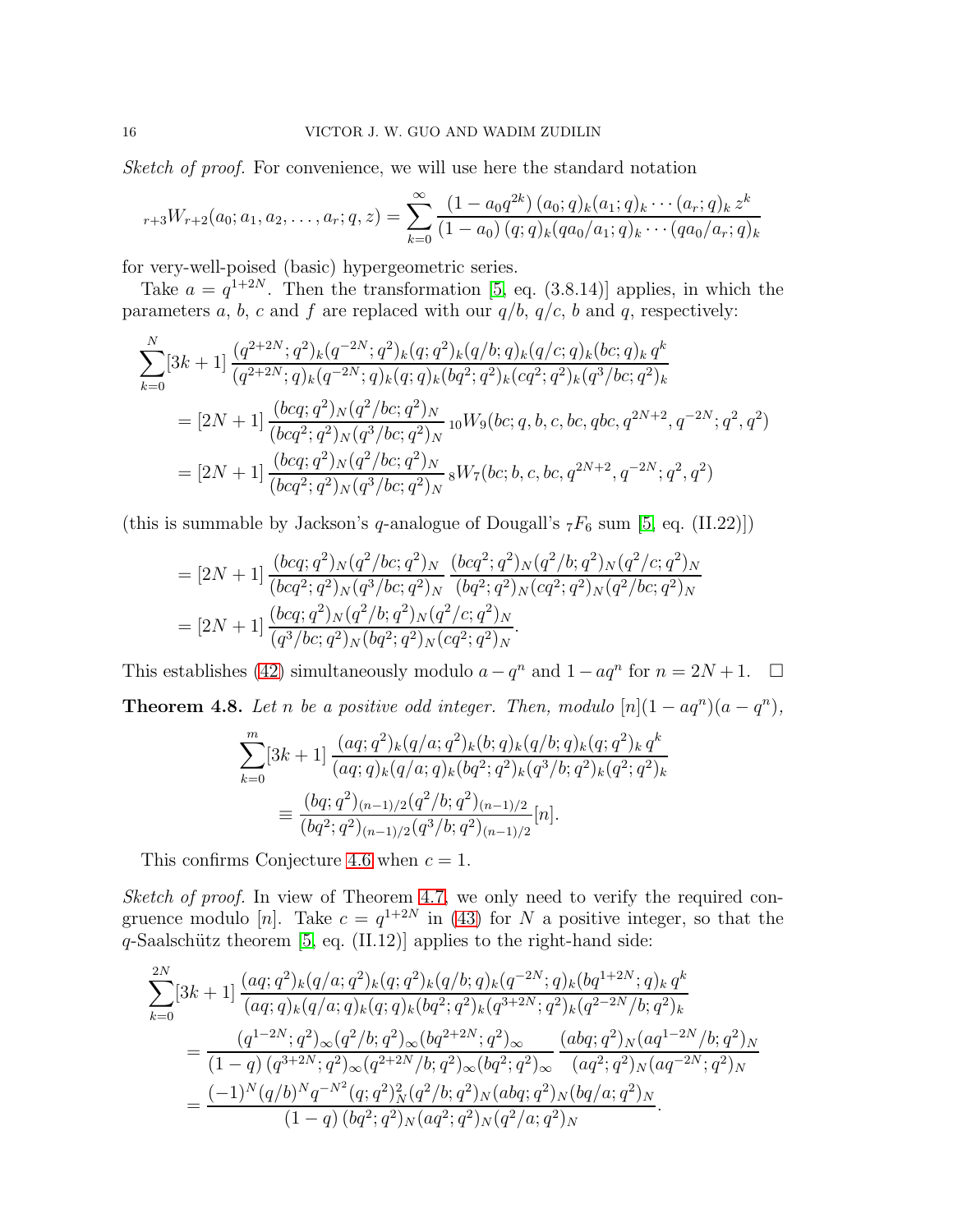Now for  $d > 1$  odd take a primitive d-th root of unity  $\zeta$ , then  $M > 0$  odd and specialize N above to be  $(dM-1)/2$ . The limit of the right-hand side as  $q \to \zeta$  is equal to 0, because of the factor  $(q; q^2)_N$ . The limit of the left-hand side is

$$
\sum_{\ell=0}^{M-1} \frac{1}{2^{\ell}} {\binom{2\ell}{\ell}} \sum_{k=0}^{d-1} [3k+1] \frac{(aq;q^2)_k (q/a;q^2)_k (b;q)_k (q/b;q)_k (q;q^2)_k q^k}{(aq;q)_k (q/a;q)_k (bq^2;q^2)_k (q^3/b;q^2)_k (q^2;q^2)_k} \bigg|_{q=\zeta},
$$

where we use that  $\zeta^{-2N} = \zeta^{1-dM} = \zeta$ , so that we conclude with the congruence

$$
\sum_{k=0}^{m} [3k+1] \frac{(aq;q^2)_k (q/a;q^2)_k (b;q)_k (q/b;q)_k (q;q^2)_k q^k}{(aq;q)_k (q/a;q)_k (bq^2;q^2)_k (q^3/b;q^2)_k (q^2;q^2)_k} \equiv 0 \pmod{[n]}
$$
\nfor odd *n*.

Although Theorem [4.8](#page-15-0) implies the a-parametric version of [\(40\)](#page-14-0), there is a stronger version of the latter congruence (see [\[12,](#page-24-3) Conjecture 7.1]) which remains open: if n is odd then

$$
\sum_{k=0}^{n-1} [3k+1] \frac{(q;q^2)_k^3 q^{-\binom{k+1}{2}}}{(q;q)_k^2 (q^2;q^2)_k}
$$
  
\n
$$
\equiv q^{(1-n)/2}[n] + \frac{(n^2-1)(1-q)^2}{24} q^{(1-n)/2}[n]^3 \pmod{[n]\Phi_n(q)^3}.
$$

Some other specializations of Theorem [4.8](#page-15-0) are interesting by themselves. For example, the choice  $q \to q^2$ ,  $b = q$  and  $a \to 1$  leads us to

$$
\sum_{k=0}^{(n-1)/2} [3k+1]_{q^2} \frac{(q;q^2)_k^2 (q^2;q^4)_k^3 q^{2k}}{(q^2;q^2)_k^2 (q^4;q^4)_k (q^5;q^4)_k^2} \equiv 0 \pmod{\Phi_n(q)^3}
$$

for a positive integer  $n \equiv 3 \pmod{4}$ . Notice the equivalence of the congruences for  $m = (n-1)/2$  and  $m = n-1$  in this special case. This, in turn, implies that for a prime p congruent to 3 modulo 4 we have

<span id="page-16-0"></span>
$$
\sum_{k=0}^{(p-1)/2} (3k+1) \, \frac{\left(\frac{1}{2}\right)_k^5}{(1)_k^3 \left(\frac{5}{4}\right)_k^2} \equiv 0 \pmod{p^3}.
$$

4.4. Generalized Van Hamme's congruences. In [\[11,](#page-24-10) Theorem 1.3], a uniform version of q-analogues of the  $(B.2)$ ,  $(E.2)$  and  $(F.2)$  supercongruences of Van Hamme are given. The following result provides a generalization of the  $q$ -supercongruence that depends on an additional parameter a.

**Theorem 4.9.** Let d be a positive integer and let r be an integer with  $gcd(r, d) = 1$ . Then, for any positive integer  $n \equiv r \pmod{d}$  such that  $n+d-nd \leq r \leq n$ , we have

$$
\sum_{k=0}^{M} (-1)^{k} q^{d\binom{k+1}{2}-rk} [2dk+r] \frac{(aq^{r}; q^{d})_{k} (q^{r}/a; q^{d})_{k} (q^{r}; q^{d})_{k}}{(aq^{d}; q^{d})_{k} (q^{d}/a; q^{d})_{k} (q^{d}; q^{d})_{k}}
$$
\n
$$
\equiv q^{(n-r)(n-d+r)/(2d)} [n] (-1)^{(n-r)/d} \pmod{[n](1-aq^{n})(a-q^{n})}, \quad (44)
$$

where  $M = (n - r)/d$  or  $M = n - 1$ .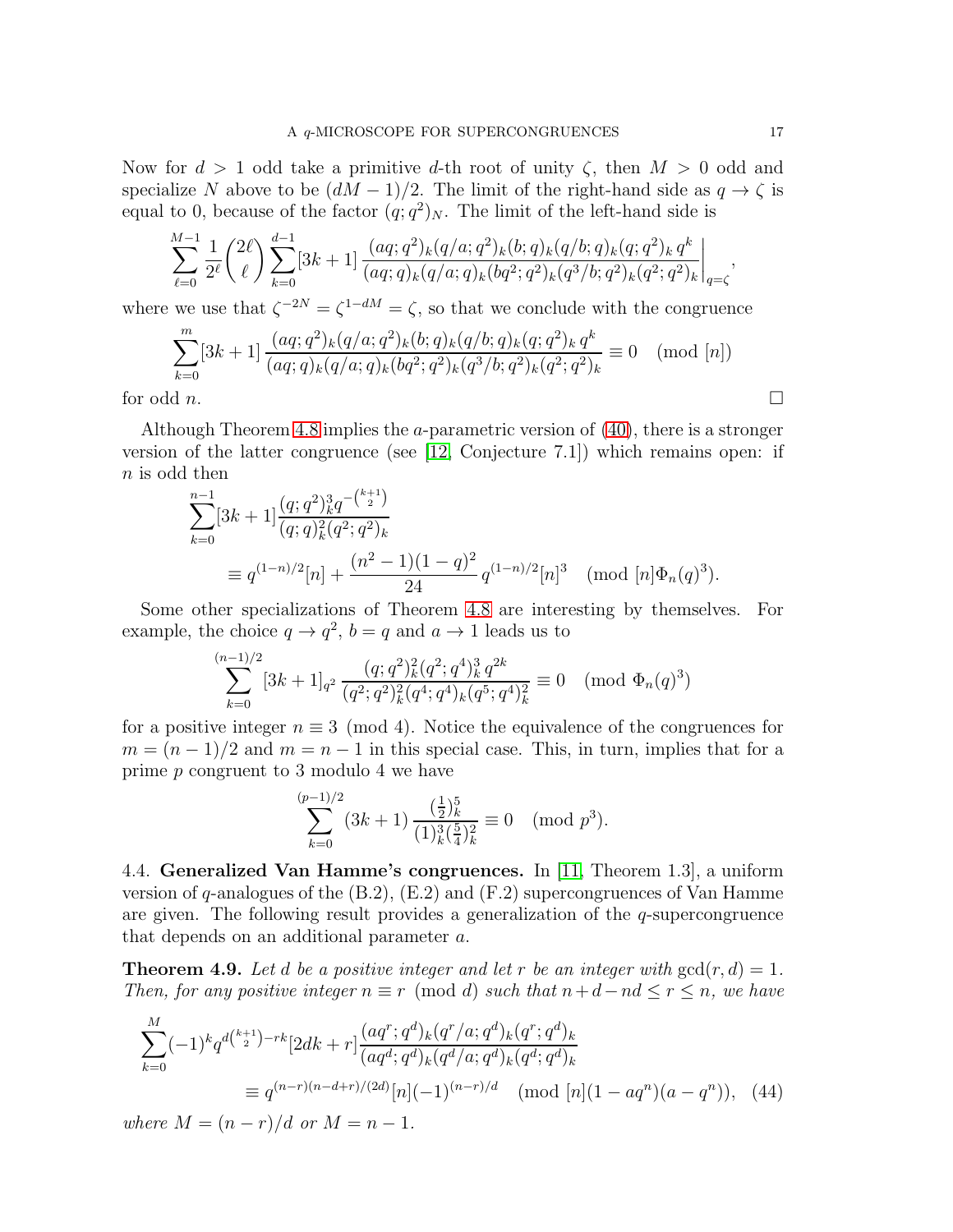Note that the  $a \to 1$  and  $M = n-1$  case of [\(44\)](#page-16-0) partially confirms [\[11,](#page-24-10) Conjecture 5.1]. In particular, if  $p$  is a prime with  $p^s \equiv 1 \pmod{d}$ , then

$$
\sum_{k=0}^{p^s-1}(-1)^k(2dk+1)\frac{(\frac{1}{d})_k^3}{k!^3} \equiv p^s(-1)^{(p^s-1)/d} \pmod{p^{s+2}}.
$$

Sketch of proof. Letting  $N \to \infty$ ,  $q \to q^d$ ,  $a = q^r$  in [\(34\)](#page-10-3), followed by  $b = aq^r$  and  $c = q^r/a$ , we obtain

<span id="page-17-0"></span>
$$
\sum_{k=0}^{\infty} (-1)^k q^{d\binom{k+1}{2}-rk} [2dk+r] \frac{(aq^r;q^d)_k (q^r/a;q^d)_k (q^r;q^d)_k}{(aq^d;q^d)_k (q^d/a;q^d)_k (q^d;q^d)_k} = [r] \frac{(q^{d-r};q^d)_{\infty} (q^{d+r};q^d)_{\infty}}{(aq^d;q^d)_{\infty} (q^d/a;q^d)_{\infty}}.
$$
\n(45)

Let  $\zeta$  be an e-th primitive root of unity with  $e \mid n$ . By the hypothesis of the theorem, we see that  $gcd(n, d) = 1$  and so  $gcd(e, d) = 1$ . This means that there is one and only one number divisible by e in the arithmetic progression  $r, r+d, \ldots, r+(e-1)d$ . Denote this number by  $r + ud = ve$ . Then by L'Hôpital's rule we see that

$$
\lim_{q \to \zeta} \frac{(q^r; q^d)_{\ell e + k}}{(q^d; q^d)_{\ell e + k}} = \frac{v (v + d) \cdots (v + (\ell - 1)d)}{d \cdot 2d \cdots \ell d} \lim_{q \to \zeta} \frac{(q^r; q^d)_k}{(q^d; q^d)_k}
$$

$$
= {v/d + \ell - 1 \choose \ell} \lim_{q \to \zeta} \frac{(q^r; q^d)_k}{(q^d; q^d)_k}
$$

for  $\ell \geq 0$  and  $0 \leq k < e$ . It is clear that  $v \neq d$ . Since

$$
\sum_{\ell=0}^{\infty} (-1)^{\ell} \binom{v/d+\ell-1}{\ell} = \begin{cases} 2^{-v/d} \neq 0 & \text{if } v < d, \\ \infty & \text{if } v > d, \end{cases}
$$

the proof of  $(44)$  modulo  $[n]$  follows the lines of the proofs of Theorems [1.2](#page-3-0) and [1.3.](#page-3-1)

Finally, the congruence [\(44\)](#page-16-0) modulo  $1-aq^n$  and  $a-q^n$  follows from setting  $a = q^{-n}$ in [\(45\)](#page-17-0):

$$
\sum_{k=0}^{M} (-1)^{k} q^{d\binom{k+1}{2}-rk} [2dk+r] \frac{(q^{r-n};q^{d})_{k}(q^{r+n};q^{d})_{k}(q^{r};q^{d})_{k}}{(q^{d-n};q^{d})_{k}(q^{d+n};q^{d})_{k}(q^{d};q^{d})_{k}}
$$
\n
$$
= [r] \frac{(q^{d-r};q^{d})_{\infty}(q^{d+r};q^{d})_{\infty}}{(q^{d-n};q^{d})_{\infty}(q^{d+n};q^{d})_{\infty}} = [r] \frac{(q^{d+r};q^{d})_{(n-r)/d}}{(q^{d-n};q^{d})_{(n-r)/d}}
$$
\n
$$
= (-1)^{(n-r)/d} q^{(n-r)(n-d+r)/(2d)} [r] \frac{(q^{d+r};q^{d})_{(n-r)/d}}{(q^{r};q^{d})_{(n-r)/d}}
$$
\n
$$
= q^{(n-r)(n-d+r)/(2d)} [n] (-1)^{(n-r)/d}.
$$

Note that the conditions  $n \geq r$  and  $n \equiv r \pmod{d}$  imply that the left-hand side terminates at  $k = (n - r)/d$ , while the hypothesis  $n + d - nd \leq r$  means that  $(n - r)/d \leq n - 1$ .  $(n - r)/d \leq n - 1$ .

Using the above basic hypergeometric series identity, we can also prove the following generalization of [\[11,](#page-24-10) Theorem 1.5].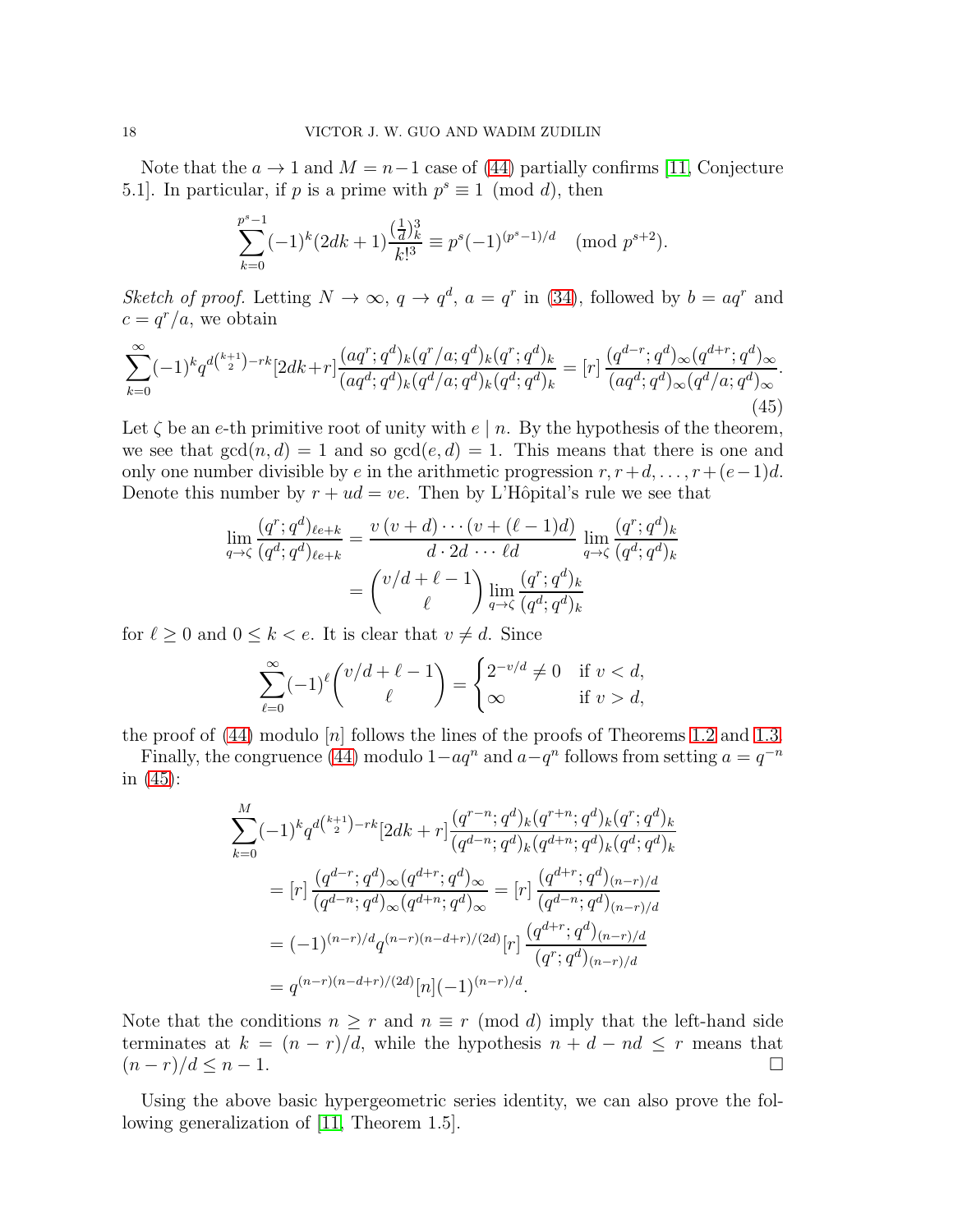**Theorem 4.10.** Let d be a positive integer and let r be an integer with  $gcd(r, d) = 1$ . Then, for any positive integer  $n \equiv -r \pmod{d}$  such that  $d - n \le r \le (d - 1)n$ , we have

$$
\sum_{k=0}^{M} (-1)^k q^{d\binom{k+1}{2}-rk} [2dk+r] \frac{(aq^r;q^d)_k (q^r/a;q^d)_k (q^r;q^d)_k}{(aq^d;q^d)_k (q^d/a;q^d)_k (q^d;q^d)_k}
$$
\n
$$
\equiv q^{(nd-n-r)(nd-n-d+r)/(2d)} [(d-1)n] (-1)^{((d-1)n-r)/d} \pmod{[n](1-aq^n)(a-q^n)},
$$
\n(46)

where  $M = ((d-1)n - r)/d$  or  $M = n - 1$ .

Note that the  $a \to 1$  and  $M = n - 1$  case of [\(46\)](#page-18-0) confirms [\[11,](#page-24-10) Conjecture 5.2]. In particular, if p is a prime satisfying  $p^s \equiv -1 \pmod{d}$ , then

<span id="page-18-0"></span>
$$
\sum_{k=0}^{p^s-1}(-1)^k(2dk+1)\frac{(\frac{1}{d})_k^3}{k!^3} \equiv (d-1)p^s(-1)^{((d-1)p^s-1)/d} \pmod{p^{s+2}}.
$$

4.5. A strange congruence. In [\[12,](#page-24-3) Conjecture 7.2], the following strange conjecture was proposed: for any positive integer n with  $n \equiv 1 \pmod{4}$ ,

<span id="page-18-2"></span>
$$
\sum_{k=0}^{(n-1)/2} [4k+1] \frac{(q;q^2)_k^3}{(q^2;q^2)_k^3} q^{k(n^2-2nk-n-2)/4} \equiv 0 \pmod{\Phi_n(q)^2}.
$$
 (47)

Note that  $k(n^2-2nk-n-2)/4$  is a two-variable polynomial of degree 3. Congruences of this form are very rare. We now give a related parametric result.

**Theorem 4.11.** Let  $n \equiv 1 \pmod{4}$  be a positive integer. Then

<span id="page-18-1"></span>
$$
\sum_{k=0}^{(n-1)/2} [4k+1] \frac{(aq;q^2)_k (q/a;q^2)_k (q;q^2)_k q^{(n-1)k/2}}{(aq^2;q^2)_k (q^2/a;q^2)_k (q^2;q^2)_k} \equiv 0 \pmod{\Phi_n(q)}.
$$
 (48)

It is easy to see that the term  $q^{(n-1)k/2}$  in [\(48\)](#page-18-1) can be replaced by  $q^{k(n^2-2nk-n-2)/4}$ . However, we cannot replace the term  $q^{k(n^2-2nk-n-2)/4}$  in [\(47\)](#page-18-2) by  $q^{(n-1)k/2}$ .

Sketch of proof. Set  $q \to q^4$ ,  $a = q^2$ ,  $d = q^3$  in [\(33\)](#page-10-4), then take  $b = aq^2$  and  $c = q^2/a$ :

$$
\sum_{k=0}^{\infty} [4k+1]_{q^2} \frac{(aq^2;q^4)_k (q^2/a;q^4)_k (q^2;q^4)_k q^{-k}}{(aq^4;q^4)_k (q^4/a;q^4)_k (q^4;q^4)_k}
$$
  
= 
$$
\frac{(q^2;q^4)_{\infty} (q^6;q^4)_{\infty} (aq;q^4)_{\infty} (q/a;q^4)_{\infty}}{(1-q^{-1})(q^3;q^4)^2_{\infty} (aq^4;q^4)_{\infty} (q^4/a;q^4)_{\infty}}.
$$

Now choose any primitive *n*-th root of unity  $\zeta \neq 1$  and consider the limit of both sides of the equality as  $q \to \zeta$ . The right-hand side clearly tends to 0, because of the presence of  $(q^2; q^4)_{\infty}$ ; the factor  $(q^3; q^4)_{\infty}^2$  in the denominator does not interfere,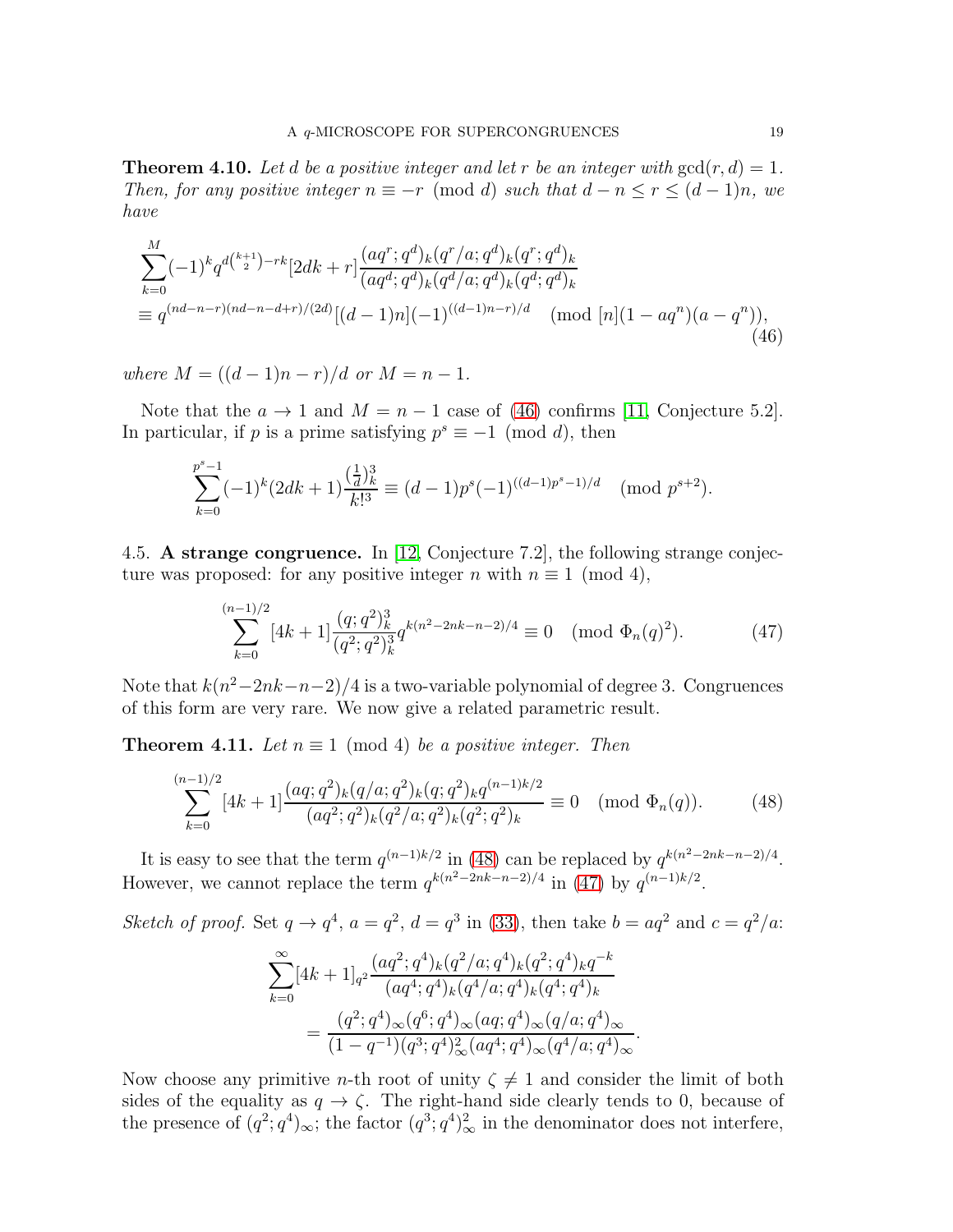since  $\zeta^{3+4j} \neq 1$  when  $j = 0, 1, 2, \ldots$  for the root of unity of degree  $n \equiv 1 \pmod{4}$ . The standard analysis of the left-hand side leads us to

$$
\sum_{k=0}^{(n-1)/2} [4k+1]_{\zeta^2} \frac{(a\zeta^2; \zeta^4)_k (\zeta^2/a; \zeta^4)_k (\zeta^2; \zeta^4)_k \zeta^{-k}}{(a\zeta^4; \zeta^4)_k (\zeta^4/a; \zeta^4)_k (\zeta^4; \zeta^4)_k} = 0.
$$

Noticing that  $\zeta^{-k} = \zeta^{(n-1)k}$  for  $k = 0, 1, \ldots, (n-1)/2$ , we have

<span id="page-19-0"></span>
$$
\sum_{k=0}^{(n-1)/2} [4k+1]_{q^2} \frac{(aq^2;q^4)_k (q^2/a;q^4)_k (q^2;q^4)_k q^{(n-1)k}}{(aq^4;q^4)_k (q^4/a;q^4)_k (q^4;q^4)_k} \equiv 0 \pmod{\Phi_n(q)}.
$$
 (49)

The left-hand side here remains the same if we replace q with  $-q$ , therefore the con-gruence [\(49\)](#page-19-0) takes place modulo  $\Phi_n(-q)$  as well, hence modulo  $\Phi_n(q^2) = \Phi_n(q)\Phi_n(-q)$ since *n* is odd. Thus, changing  $q^2$  with q we arrive at the congruence [\(48\)](#page-18-1).

4.6. A congruence from the  $q$ -Dixon sum. As we have seen, truncating known basic hypergeometric series identities usually leads to new q-congruences, or to 'natural' candidates for q-analogues of those coming from non-q-settings. Here is another example.

**Theorem 4.12.** Let  $n \equiv 3 \pmod{4}$  be a positive integer. Then

<span id="page-19-2"></span>
$$
\sum_{k=0}^{m} \frac{(1+aq^{4k+1})(a^2q^2;q^4)_k (bq^2;q^4)_k (cq^2;q^4)_k}{(1+aq)(a^2q^4/b;q^4)_k (a^2q^4/c;q^4)_k (q^4;q^4)_k} \left(\frac{aq}{bc}\right)^k \equiv 0 \pmod{(1-a^2q^{2n})};
$$
(50)

in particular,

<span id="page-19-3"></span>
$$
\sum_{k=0}^{(n-1)/2} \frac{\left(1+q^{4k+1}\right) (q^2; q^4)_k^3}{\left(1+q\right) (q^4; q^4)_k^3} q^k \equiv 0 \pmod{\Phi_n(q)\Phi_n(-q)}.
$$
 (51)

Proof. Taking  $q \to q^4$ ,  $a \to a^2q^2$ ,  $b \to bq^2$  and  $c \to cq^2$  in the q-Dixon sum [\[5,](#page-24-6) eq. (II.13)] we obtain

<span id="page-19-1"></span>
$$
\sum_{k=0}^{\infty} \frac{\left(1 + aq^{4k+1}\right) (a^2 q^2; q^4)_k (bq^2; q^4)_k (cq^2; q^4)_k}{\left(1 + aq\right) (a^2 q^4 / b; q^4)_k (a^2 q^4 / c; q^4)_k (q^4; q^4)_k} \left(\frac{aq}{bc}\right)^k
$$
\n
$$
= \frac{(a^2 q^6; q^4)_{\infty} (aq^3 / b; q^4)_{\infty} (aq^3 / c; q^4)_{\infty} (a^2 q^2 / bc; q^4)_{\infty}}{(a^2 q^4 / b; q^4)_{\infty} (a^2 q^4 / c; q^4)_{\infty} (aq^5; q^4)_{\infty} (aq / bc; q^4)_{\infty}}.
$$
\n(52)

Since  $n \equiv 3 \pmod{4}$ , putting  $a = \pm q^{-n}$  in [\(52\)](#page-19-1) we see that the left-hand side terminates, while the right-hand side vanishes. This proves [\(50\)](#page-19-2). Letting  $a, b, c \rightarrow 1$  in (50) we are led to (51). in  $(50)$  we are led to  $(51)$ .

We now provide a conjectural refinement of  $(51)$ , which is a new q-analogue of the (H.2) supercongruence of Van Hamme [\[32\]](#page-25-2) for  $p \equiv 3 \pmod{4}$  (corresponding to  $q \rightarrow 1$ ). It is also a partial q-analogue of the (B.2) supercongruence of Van Hamme (corresponding to  $q \to -1$ ).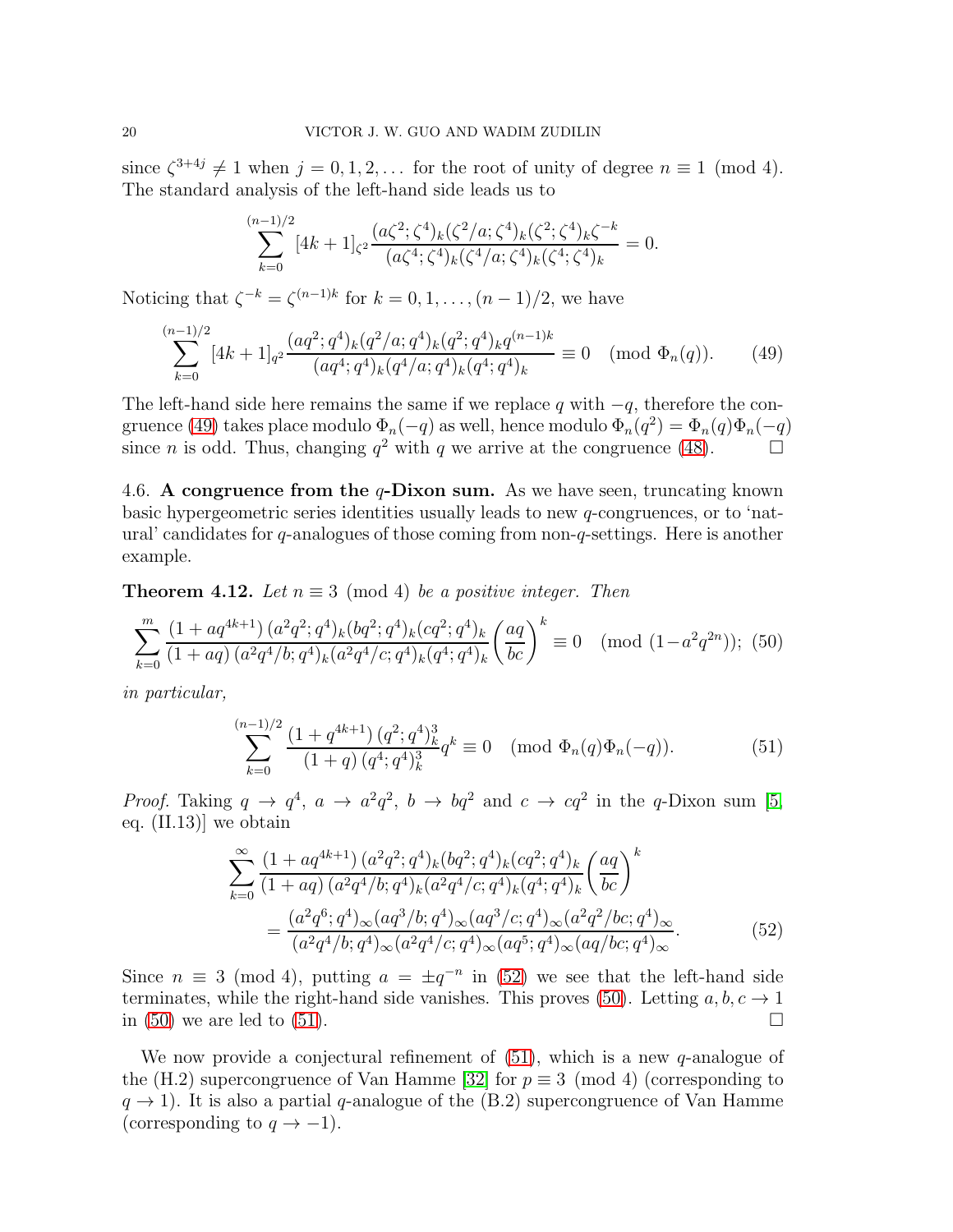**Conjecture 4.13.** Let  $n \equiv 3 \pmod{4}$  be a positive integer. Then

$$
\sum_{k=0}^{(n-1)/2}\frac{(1+q^{4k+1})(q^2;q^4)_k^3}{(1+q)\,(q^4;q^4)_k^3}q^k\equiv 0\pmod{\Phi_n(q)^2\Phi_n(-q)}.
$$

4.7. A congruence from Andrews' q-analogue of Gauss'  $_2F_1(-1)$  sum. It is proved in [\[17,](#page-24-11) eq. (2.6)] that, for p a prime of the form  $4\ell + 3$ ,

$$
\sum_{k=0}^{p-1} \frac{(q;q^2)_k^2 q^{2k}}{(q^2;q^2)_k (q^4;q^4)_k} = \sum_{k=0}^{p-1} \frac{(q;q^2)_k^2 q^{2k}}{(q^2;q^2)_k^2 (-q^2;q^2)_k} \equiv 0 \pmod{[p]^2}.
$$

We now give a two-parameter extension of this congruence.

<span id="page-20-3"></span>**Theorem 4.14.** Let  $n \equiv 3 \pmod{4}$  be a positive integer. Then

<span id="page-20-1"></span>
$$
\sum_{k=0}^{m} \frac{(aq;q^2)_k (bq;q^2)_k q^{2k}}{(q^2;q^2)_k (abq^4;q^4)_k} \equiv 0 \pmod{(1-aq^n)(1-bq^n)};
$$
\n(53)

in particular,

<span id="page-20-2"></span>
$$
\sum_{k=0}^{(n-1)/2} \frac{(q;q^2)_k^2 q^{2k}}{(q^2;q^2)_k (q^4;q^4)_k} \equiv 0 \pmod{\Phi_n(q)^2}.
$$
 (54)

*Proof.* Making the substitutions  $q \to q^2$ ,  $a \to aq$  and  $b \to bq$  in Andrews' q-analogue of Gauss'  $_2F_1(-1)$  sum (see [\[1,](#page-24-12)2] or [\[5,](#page-24-6) Appendix (II.11)]), we obtain

<span id="page-20-0"></span>
$$
\sum_{k=0}^{\infty} \frac{(aq;q^2)_k (bq;q^2)_k q^{k^2+k}}{(q^2;q^2)_k (abq^4;q^4)_k} = \frac{(aq^3;q^4)_{\infty} (bq^3;q^4)_{\infty}}{(q^2;q^4)_{\infty} (abq^4;q^4)_{\infty}},
$$
\n(55)

Since  $n \equiv 3 \pmod{4}$ , taking  $a = q^{-n}$  or  $b = q^{-n}$  in [\(55\)](#page-20-0) we see that the left-hand side terminates, while the right-hand side vanishes. This proves that

$$
\sum_{k=0}^{m} \frac{(aq;q^2)_k (bq;q^2)_k q^{k^2+k}}{(q^2;q^2)_k (abq^4;q^4)_k} \equiv 0 \pmod{(1-aq^n)(1-bq^n)},
$$

which after the rearrangement  $a \to a^{-1}$ ,  $b \to b^{-1}$  and  $q \to q^{-1}$  becomes the congru-ence [\(53\)](#page-20-1). Letting  $a \rightarrow 1$  and  $b \rightarrow 1$  in (53) we arrive at [\(54\)](#page-20-2).

Motivated by [\[17,](#page-24-11) Theorem 2.5] we observe the following generalization of Theorem [4.14.](#page-20-3)

**Conjecture 4.15.** Let  $n$  be a positive odd integer. Then

$$
\sum_{k=0}^{m} \frac{(aq;q^2)_k (bq;q^2)_k (x;q^2)_k q^{2k}}{(q^2;q^2)_k (abq^4;q^4)_k}
$$
\n
$$
\equiv (-1)^{(n-1)/2} \sum_{k=0}^{m} \frac{(aq;q^2)_k (bq;q^2)_k (-x;q^2)_k q^{2k}}{(q^2;q^2)_k (abq^4;q^4)_k} \pmod{(1-aq^n)(1-bq^n)}.
$$

When  $x = 0$  and  $n \equiv 3 \pmod{4}$  this indeed reduces to Theorem [4.14.](#page-20-3) Inspired by [\[17,](#page-24-11) Conjecture 7.3], we believe that the following further generalization is true as well.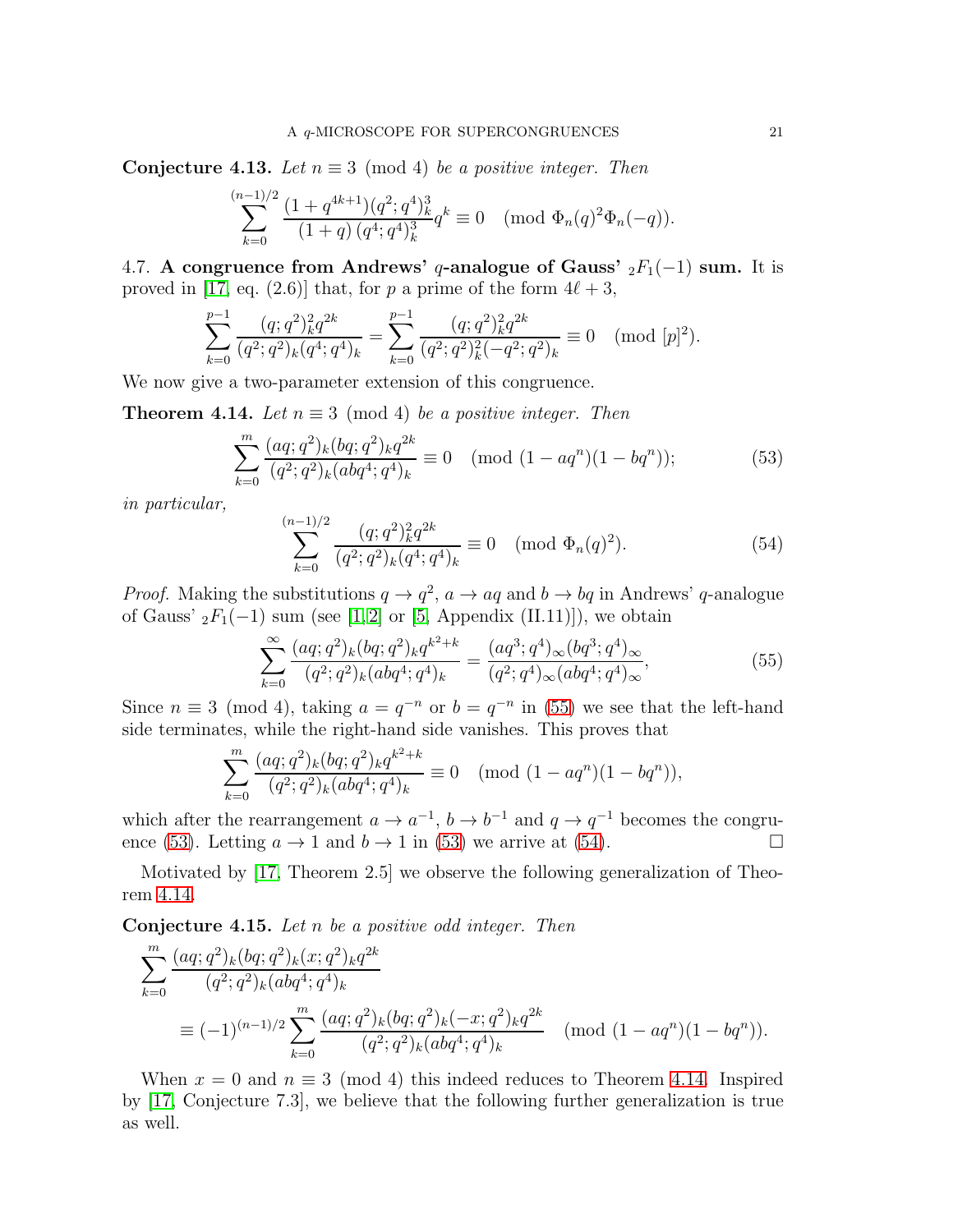**Conjecture 4.16.** Let d, n and r be positive integers with  $r < d$ ,  $gcd(d, n) = 1$ , and n odd. Then, modulo  $(1 - aq^{n\langle r/n \rangle_d})(1 - bq^{n\langle (d-r)/n \rangle_d}),$ 

$$
\sum_{k=0}^{n-1} \frac{(aq^r;q^d)_k (bq^{d-r};q^d)_k (x;q^d)_k q^{dk}}{(q^d;q^d)_k (abq^{2d};q^{2d})_k} \equiv (-1)^{\langle -r/d \rangle_n} \sum_{k=0}^{n-1} \frac{(aq^r;q^d)_k (bq^{d-r};q^d)_k (-x;q^d)_k q^{dk}}{(q^d;q^d)_k (abq^{2d};q^{2d})_k},
$$

<span id="page-21-0"></span>where  $\langle z \rangle_s$  denotes the least non-negative residue of z modulo s.

## <span id="page-21-1"></span>5. Concluding remarks and open problems

Since Ramanujan's formula  $(1)$  has a WZ proof  $[6]$ , it is natural to ask whether there is a  $q-WZ$  proof of its  $q$ -analogue [\(4\)](#page-1-1). If this is the case, then the corresponding q-WZ pair will possibly lead to another proof of Theorem [1.1.](#page-2-0)

The equality [\(1\)](#page-0-0) motivates considering different families of congruences, like

$$
\sum_{k=0}^{n} (8k+1) {4k \choose 2k} {2k \choose k}^2 2^{8(n-k)} 3^{2(n-k)} \equiv 0 \pmod{{2n \choose n}},
$$
(56)

<span id="page-21-2"></span>
$$
\sum_{k=0}^{n} (8k+1) {4k \choose 2k} {2k \choose k}^2 2^{8(n-k)} 3^{2(n-k)} \equiv 0 \pmod{{3n \choose n}},\tag{57}
$$

$$
\sum_{k=0}^{n} (8k+1) {4k \choose 2k} {2k \choose k}^2 2^{8(n-k)} 3^{2(n-k)} \equiv 0 \pmod{{4n \choose n}},
$$
(58)

<span id="page-21-4"></span><span id="page-21-3"></span>
$$
\sum_{k=0}^{n} (8k+1) {4k \choose 2k} {2k \choose k}^2 2^{8(n-k)} 3^{2(n-k)} \equiv 0 \pmod{{4n \choose 2n}},
$$
(59)

which we observe numerically, and whose proofs can be accessible to the WZ method. In view of the congruence

$$
\sum_{k=0}^{n} (-1)^{k} q^{k^{2}} [4k+1] \binom{2k}{k}^{3} \frac{(-q;q)_{n}^{6}}{(-q;q)_{k}^{6}} \equiv 0 \pmod{(1+q^{n})^{2}[2n+1]} \binom{2n}{n}.
$$

established in [\[8,](#page-24-2) Theorem 1.4] by the  $q$ -WZ method (see [\[13,](#page-24-15)[15\]](#page-24-16) for some other congruences related to  $q$ -binomial coefficients), we hypothesize the truth of the following  $q$ -analogues of  $(56)$  and  $(57)$ .

Conjecture 5.1. Let n be a positive integer. Then

$$
\sum_{k=0}^{n} \begin{bmatrix} 4k \\ 2k \end{bmatrix} \begin{bmatrix} 2k \\ k \end{bmatrix}^2 \frac{(-q;q)_n^4(-q;q)_{2n}^2(q^2;q^2)_k^2(q^6;q^6)_n^2}{(-q;q)_k^4(-q;q)_{2k}^2(q^2;q^2)_n^2(q^6;q^6)_k^2} [8k+1] q^{2k^2} \equiv 0 \pmod{\begin{bmatrix} 2n \\ n \end{bmatrix}},
$$
  

$$
\sum_{k=0}^{n} \begin{bmatrix} 4k \\ 2k \end{bmatrix} \begin{bmatrix} 2k \\ k \end{bmatrix}^2 \frac{(-q;q)_n^4(-q;q)_{2n}^2(q^2;q^2)_k^2(q^6;q^6)_n^2}{(-q;q)_k^4(-q;q)_{2k}^2(q^2;q^2)_n^2(q^6;q^6)_k^2} [8k+1] q^{2k^2} \equiv 0 \pmod{\begin{bmatrix} 3n \\ n \end{bmatrix}}.
$$

The expression on the left-hand sides is clearly a polynomial in  $q$ , and it can also be written as

$$
\frac{(-q;q)_n^4(-q;q)_{2n}^2(q^6;q^6)_n^2}{(q^2;q^2)_n^2} \sum_{k=0}^n \frac{(q;q^2)_k^2(q;q^2)_{2k}}{(q^2;q^2)_{2k}(q^6;q^6)_k^2} [8k+1]q^{2k^2}.
$$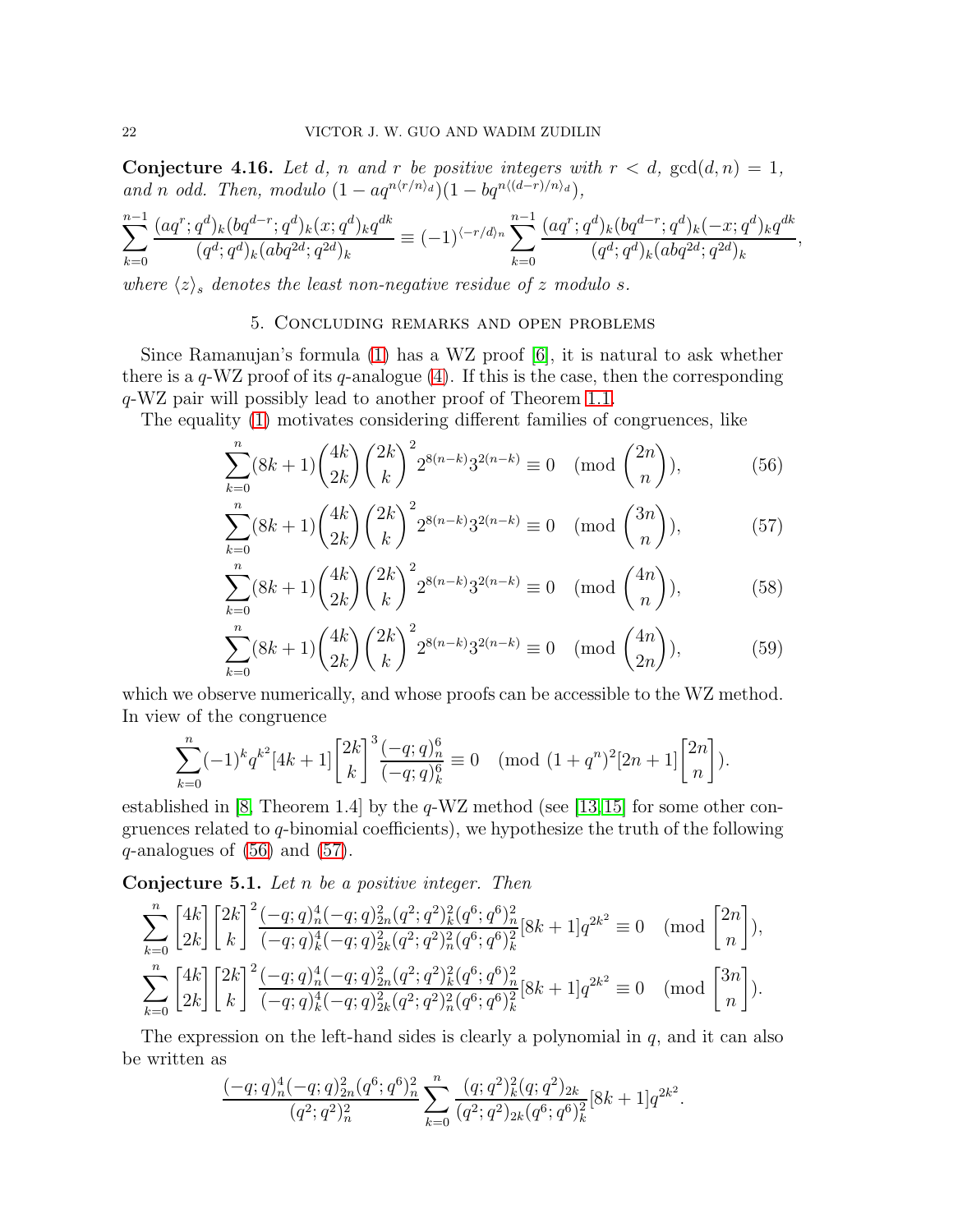However, similar natural  $q$ -analogues of  $(58)$  and  $(59)$  do not hold in general.

As somewhat complementary to Theorem [4.2,](#page-11-2) we have the following collection of parametric congruences.

<span id="page-22-0"></span>Conjecture 5.2. Let d and n be positive integers with  $n \equiv -1 \pmod{d}$ . Then

$$
\sum_{k=0}^{n-1} [2dk+1] \frac{(aq;q^d)_k (q/a;q^d)_k (bq;q^d)_k (q/b;q^d)_k}{(aq^d;q^d)_k (q^d/a;q^d)_k (bq^d;q^d)_k (q^d/b;q^d)_k} q^{(d-2)k} \equiv 0 \pmod{[n]}
$$

and, for  $d \neq 2$ ,

$$
\sum_{k=0}^{n-1} [2dk+1] \frac{(aq;q^d)_k (q/a;q^d)_k (q;q^d)_k^2}{(aq^d;q^d)_k (q^d/a;q^d)_k (q^d;q^d)_k^2} q^{(d-2)k} \equiv 0 \pmod{[n] \Phi_n(q)}.
$$

Furthermore, for the particular case  $d = 2$ , we also have a 'shorter' congruence

$$
\sum_{k=0}^{(n-1)/2} [4k+1] \frac{(aq;q^2)_k (q/a;q^2)_k (bq;q^2)_k (q/b;q^2)_k}{(aq^2;q^2)_k (q^2/a;q^2)_k (bq^2;q^2)_k (q^2/b;q^2)_k} \equiv 0 \pmod{[n]}.
$$

Because of

$$
\sum_{k=0}^{n-1} [2k+1]q^{-k} = [n]^2 q^{1-n},
$$

Conjecture [5.2](#page-22-0) is trivially true for  $d = 1$ . The special case  $d = 2$  and  $b = 1$  of the conjecture is seen to be covered by Theorem [4.2.](#page-11-2)

<span id="page-22-1"></span>Conjecture 5.3. Let d and n be positive integers with  $d \geq 3$  and  $n \equiv -1 \pmod{d}$ . Then

$$
\sum_{k=0}^{n-1} \frac{(a_1q;q^d)_k (a_2q;q^d)_k \cdots (a_dq;q^d)_k q^{dk}}{(a_1q^d;q^d)_k (a_2q^d;q^d)_k \cdots (a_dq^d;q^d)_k} \equiv 0 \pmod{\Phi_n(q)}
$$

and

$$
\sum_{k=0}^{n-1} \frac{(q;q^d)_k^d q^{dk}}{(q^d;q^d)_k^d} \equiv 0 \pmod{\Phi_n(q)^2}.
$$

The congruences in Conjecture [5.3](#page-22-1) do not hold in general when  $d = 2$ . The conjecture comes with the following companion.

Conjecture 5.4. Let d and n be positive integers with  $d \geq 2$  and  $n \equiv 1 \pmod{d}$ . Then

<span id="page-22-2"></span>
$$
\sum_{k=0}^{n-1} \frac{(a_1/q;q^d)_k (a_2/q;q^d)_k \cdots (a_d/q;q^d)_k q^{dk}}{(a_1 q^d;q^d)_k (a_2 q^d;q^d)_k \cdots (a_d q^d;q^d)_k} \equiv 0 \pmod{\Phi_n(q)}
$$
(60)

and

$$
\sum_{k=0}^{n-1} \frac{(q^{-1}; q^d)_k^d q^{dk}}{(q^d; q^d)_k^d} \equiv 0 \pmod{\Phi_n(q)^2}.
$$

If  $d = 2$ , then the congruence [\(60\)](#page-22-2) further holds modulo [n].

Another related entry of Conjecture [5.3](#page-22-1) for  $d = 4$  is as follows.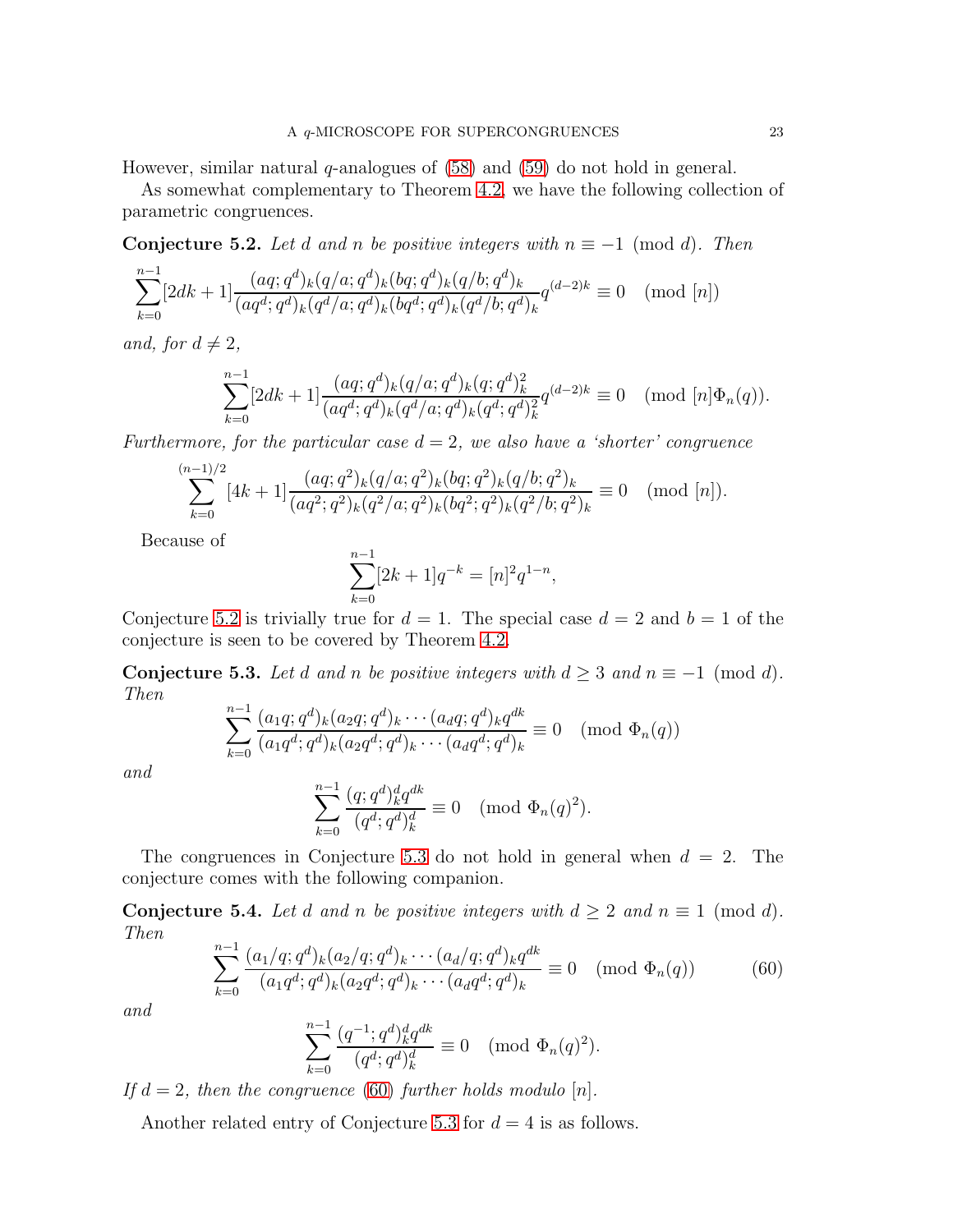Conjecture 5.5. Let  $n \equiv 3 \pmod{4}$  be a positive integer. Then

$$
\sum_{k=0}^{n-1} \frac{(aq;q^4)_k (q/a;q^4)_k (q^2;q^4)_k q^{4k}}{(aq^4;q^4)_k (q^4/a;q^4)_k (q^4;q^4)_k} \equiv 0 \pmod{\Phi_n(q)},
$$
  

$$
\sum_{k=0}^{n-1} \frac{(q;q^4)_k^2 (q^2;q^4)_k q^{4k}}{(q^4;q^4)_k^3} \equiv 0 \pmod{\Phi_n(q)^2}.
$$

The first author and Zeng [\[18,](#page-24-17) Corollary 1.2] give a q-analogue of the  $(H.2)$  supercongruence of Van Hamme [\[32\]](#page-25-2). In particular, they prove that

$$
\sum_{k=0}^{(p-1)/2} \frac{(q;q^2)_k^2 (q^2;q^4)_k q^{2k}}{(q^2;q^2)_k^2 (q^4;q^4)_k} \equiv 0 \pmod{[p]^2} \text{ for any prime } p \equiv 3 \pmod{4}.
$$

We now provide a related a-parametric version of the congruence.

**Conjecture 5.6.** Let  $n \equiv 3 \pmod{4}$  be a positive integer. Then

$$
\sum_{k=0}^{(n-1)/2} \frac{(aq;q^2)_k (q/a;q^2)_k (q^2;q^4)_k q^{2k}}{(aq^2;q^2)_k (q^2/a;q^2)_k (q^4;q^4)_k} \equiv 0 \pmod{\Phi_n(q)}.
$$

More generally, motivated by [\[18,](#page-24-17) Theorem 1.3], we believe that the following is true.

**Conjecture 5.7.** Let d, n and r be positive integers with  $gcd(d, n) = 1$  and n odd. If the least non-negative residue of  $-r/d$  modulo n is odd, then

$$
\sum_{k=0}^{(n-1)/2} \frac{(aq^r;q^d)_k (q^{d-r}/a;q^d)_k (q^d;q^{2d})_k q^{dk}}{(aq^d;q^d)_k (q^d/a;q^d)_k (q^{2d};q^{2d})_k} \equiv 0 \pmod{\Phi_n(q)}.
$$

There are other classes of (super)congruences, in which truncated hypergeometric sums are compared with coefficients of modular forms. One notable example, again from Van Hamme's list [\[32,](#page-25-2) (M.2)], is the supercongruence

$$
\sum_{k=0}^{p-1} \frac{\left(\frac{1}{2}\right)_k^4}{k!^4} \equiv \sum_{k=0}^{(p-1)/2} \frac{\left(\frac{1}{2}\right)_k^4}{k!^4} \equiv \gamma_p \pmod{p^3}
$$

for primes  $p > 2$ , where the right-hand side represents the p-th coefficient in the q-expansion  $q(q^2; q^2)^4_\infty(q^4; q^4)^4_\infty = \sum_{n=1}^\infty \gamma_n q^n$  (of a modular form). The supercongruence was settled by T. Kilbourn [\[21\]](#page-25-14) using p-adic methods. An obstacle to producing a suitable q-analogue is related to the coefficients  $\gamma_n$  (which already originate from a q-expansion!). However, the machinery of hypergeometric motives, in particular, a method due to B. Dwork, allows one to reduce the proof of the (M.2) supercongruence to verifying the congruences

<span id="page-23-0"></span>
$$
S(p^{s+1} - 1) \equiv S(p^s - 1)S(p - 1) \pmod{p^3}
$$
 (61)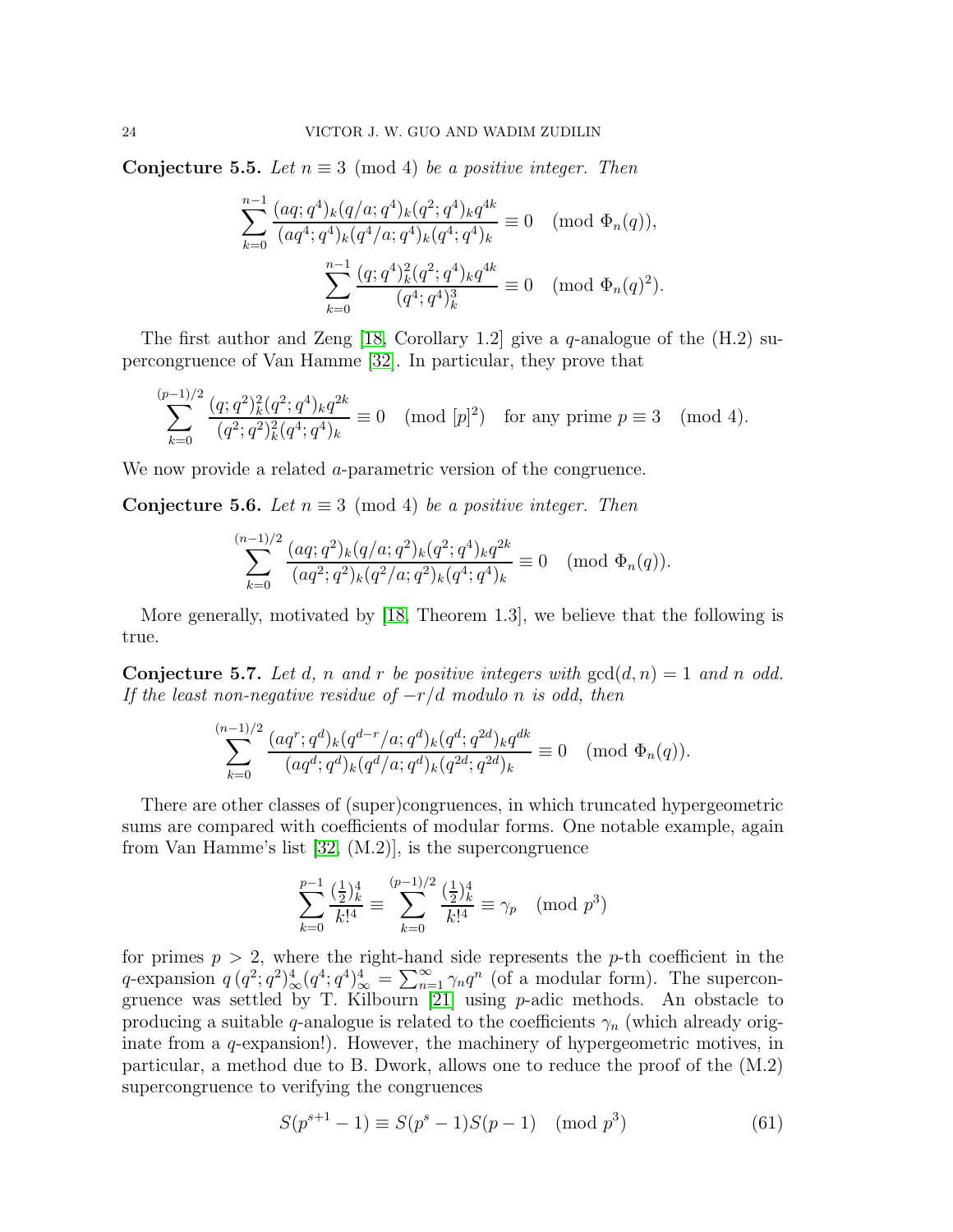for  $s = 1$  and 2 (see [\[23,](#page-25-15) Section 2.1]), where  $S(N)$  denotes the truncation of the hypergeometric sum

$$
\sum_{n=0}^{\infty} \frac{(\frac{1}{2})_n^4}{n!^4}
$$

at the N-th place. So far we could not figure out a  $q$ -analogue of the 'simpler' supercongruence [\(61\)](#page-23-0), though we expect that the method in this note is adaptable to these settings as well.

Acknowledgements. The second author thanks Ofir Gorodetsky for a related chat on q-congruences. The authors thank Mohamed El Bachraoui and the anonymous referees for their critical comments that helped to improve the exposition of the article.

#### **REFERENCES**

- <span id="page-24-12"></span>[1] G. E. ANDREWS, On the q-analog of Kummer's theorem and applications, *Duke Math.* J. 40 (1973), 525–528.
- <span id="page-24-13"></span><span id="page-24-5"></span>[2] G. E. ANDREWS, Applications of basic hypergeometric functions, SIAM Rev. 16 (1974), 441–484.
- [3] J. DÉSARMÉNIEN, Un analogue des congruences de Kummer pour les q-nombres d'Euler, European J. Combin. 3 (1982), 19–28.
- <span id="page-24-4"></span>[4] A. Folsom, K. Ono and R. C. Rhoades, Mock theta functions and quantum modular forms, Forum Math. Pi  $1$  (2013), e2, 27 pp.
- <span id="page-24-6"></span>[5] G. Gasper and M. Rahman, Basic Hypergeometric Series, 2nd edition, Encyclopedia Math. Appl. 96 (Cambridge Univ. Press, Cambridge, 2004).
- <span id="page-24-14"></span><span id="page-24-0"></span>[6] J. Guillera, Generators of some Ramanujan formulas, Ramanujan J. 11 (2006), 41–48.
- [7] J. GUILLERA and W. ZUDILIN, "Divergent" Ramanujan-type supercongruences, *Proc. Amer.* Math. Soc. **140** (2012), 765–777.
- <span id="page-24-2"></span>[8] V. J. W. Guo, A q-analogue of a Ramanujan-type supercongruence involving central binomial coefficients, J. Math. Anal. Appl. 458 (2018), 590–600.
- <span id="page-24-9"></span>[9] V. J. W. Guo, A q-analogue of the (L.2) supercongruence of Van Hamme, J. Math. Anal. Appl. 466 (2018), 749-761.
- <span id="page-24-8"></span>[10] V. J. W. Guo, A q-analogue of the (J.2) supercongruence of Van Hamme, J. Math. Anal. Appl. 466 (2018), 776–788.
- <span id="page-24-10"></span>[11] V. J. W. Guo, q-Analogues of the (E.2) and (F.2) supercongruences of Van Hamme, Ramanujan J. (to appear); <https://doi.org/10.1007/s11139-018-0021-z>.
- <span id="page-24-3"></span>[12] V. J. W. Guo, q-Analogues of two "divergent" Ramanujan-type supercongruences, Preprint [arXiv: 1802.01260 \[math.NT\]](http://arxiv.org/abs/1802.01260) (February 2018), 18 pp.
- <span id="page-24-15"></span>[13] V. J. W. Guo, Proof of a q-congruence conjectured by Tauraso, Int. J. Number Theory. (to appear); <https://doi.org/10.1142/S1793042118501713>.
- <span id="page-24-1"></span>[14] V. J. W. Guo and J.-C. Liu, q-Analogues of two Ramanujan-type formulas for  $1/\pi$ , J. Difference Equ. Appl. 24 (2018), 1368–1373.
- <span id="page-24-16"></span>[15] V. J. W. Guo and S.-D. Wang, Factors of sums and alternating sums of products of qbinomial coefficients and powers of  $q$ -integers, Taiwanese J. Math. 23 (2019), 11–27.
- <span id="page-24-7"></span>[16] V. J. W. Guo and S.-D. Wang, Some congruences involving fourth powers of central q-binomial coefficients, Proc. Roy. Soc. Edinburgh Sect. A (to appear); <https://doi.org/10.1017/S0308210518000963>.
- <span id="page-24-11"></span>[17] V. J. W. Guo and J. Zeng, Some q-analogues of supercongruences of Rodriguez-Villegas, J. Number Theory 145 (2014), 301–316.
- <span id="page-24-17"></span>[18] V. J. W. Guo and J. Zeng, Some q-supercongruences for truncated basic hypergeometric series, Acta Arith. 171 (2015), 309–326.